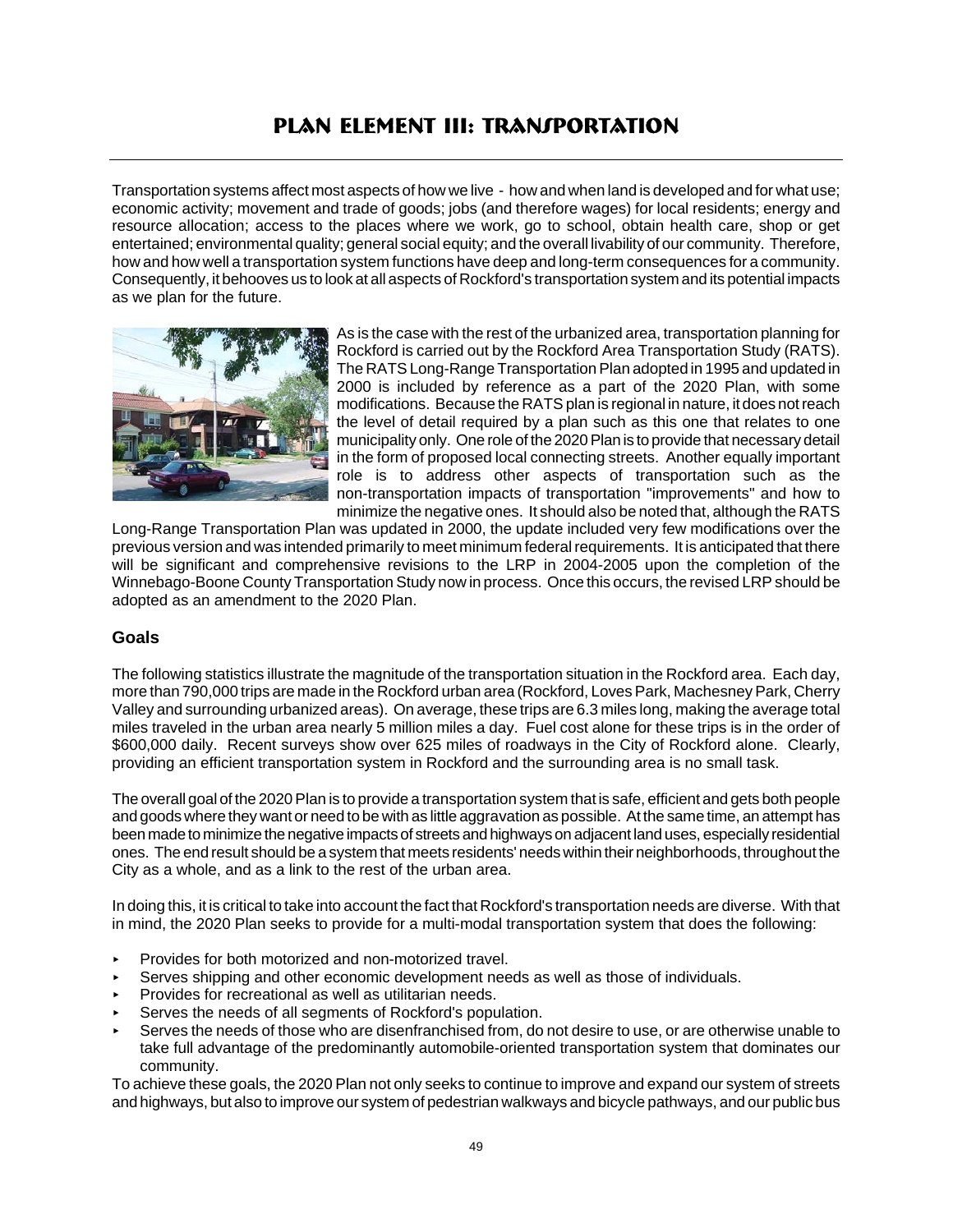and paratransit systems.

In addition to providing for better transportation within the corporate limits of Rockford, this plan recognizes that Rockford is not a self-contained, independent, closed community. The physical and economic health of Rockford depends on interaction, exchange, communication and commerce with the surrounding region, the country and the world. This plan, therefore, seeks ways to improve our transportation interconnection with and accessibility to adjacent municipalities, counties and regions.

# **Components of a Multi-modal Transportation System**

Physically, a multi-modal transportation system has many diverse components, all of which must be planned for together and coordinated if they are to gel into a true system. What follows is a partial list (there are many subcategories) of the facilities or services that comprise such a system:

- **Paved roadways** for vehicular traffic, which are divided into four basic classes:
	- $\triangleright$  *Freeways* Controlled access or limited access highways, such as I-39, I-90 and US 20 (the Bypass). Generally, freeways are designed to accommodate traffic volumes up to and sometimes in excess of 1,700 vehicles per lane per hour. This is accomplished by the freeway designs where the only access allowed is at grade-separated interchanges.
	- Í *Arterials* Highways designed for high speed and/or high volume traffic. Arterials may limit access for abutting properties (such as East State Street east of Arnold Avenue and parts of Mulford Road), although some (such as Spring Creek Road) do not. Arterials provide the basic framework of the city's transportation system. They vary widely in capacity depending on the number of direct access points, intersection control and other factors. Well designed arterials can accommodate between 1,000 and 1,300 vehicles per lane per hour. An arterial with access limited to signalized public street intersections is called an expressway.
	- $\triangleright$  *Collectors* Roadways designed for lower-speed, lower-volume traffic than arterials. Collectors "collect" traffic from neighborhoods and direct it to the nearest arterial (or disperse it from the arterials into the neighborhoods). Access is not controlled as strictly as with arterials; in most cases, driveway cuts may be allowed from every property. Collector roadways also vary widely in the traffic they can accommodate. They are generally designed for roughly 900 vehicles per lane per hour but many collectors in Rockford carry considerably more traffic.
	- $\triangleright$  *Local streets* Roadways that allow direct access to individual homes and businesses. Through-traffic is discouraged from using these streets, particularly in residential neighborhoods; however, heavier use can occur when nearby higher level roadways become congested or blocked. Local streets, as designed in the Rockford area, can often accommodate traffic volumes close to that of collectors but volumes in excess of 400 vehicles per hour can be oppressive, especially in residential areas.
- Sidewalks Paved pedestrian facilities.
- **Bikeways** Paved facilities for bicyclists and in-line skaters.
- **Pathways** Paved facilities for use by both pedestrians and bicyclists.
- < *Mass transit services*
	- $\triangleright$  *Public transit buses* Full-sized buses that generally travel on fixed routes with regular schedules.
	- Í *Public paratransit buses* Smaller buses and vehicles that transport people door to door or curb to curb on an on-call basis.
	- Í *Private buses and taxi services*.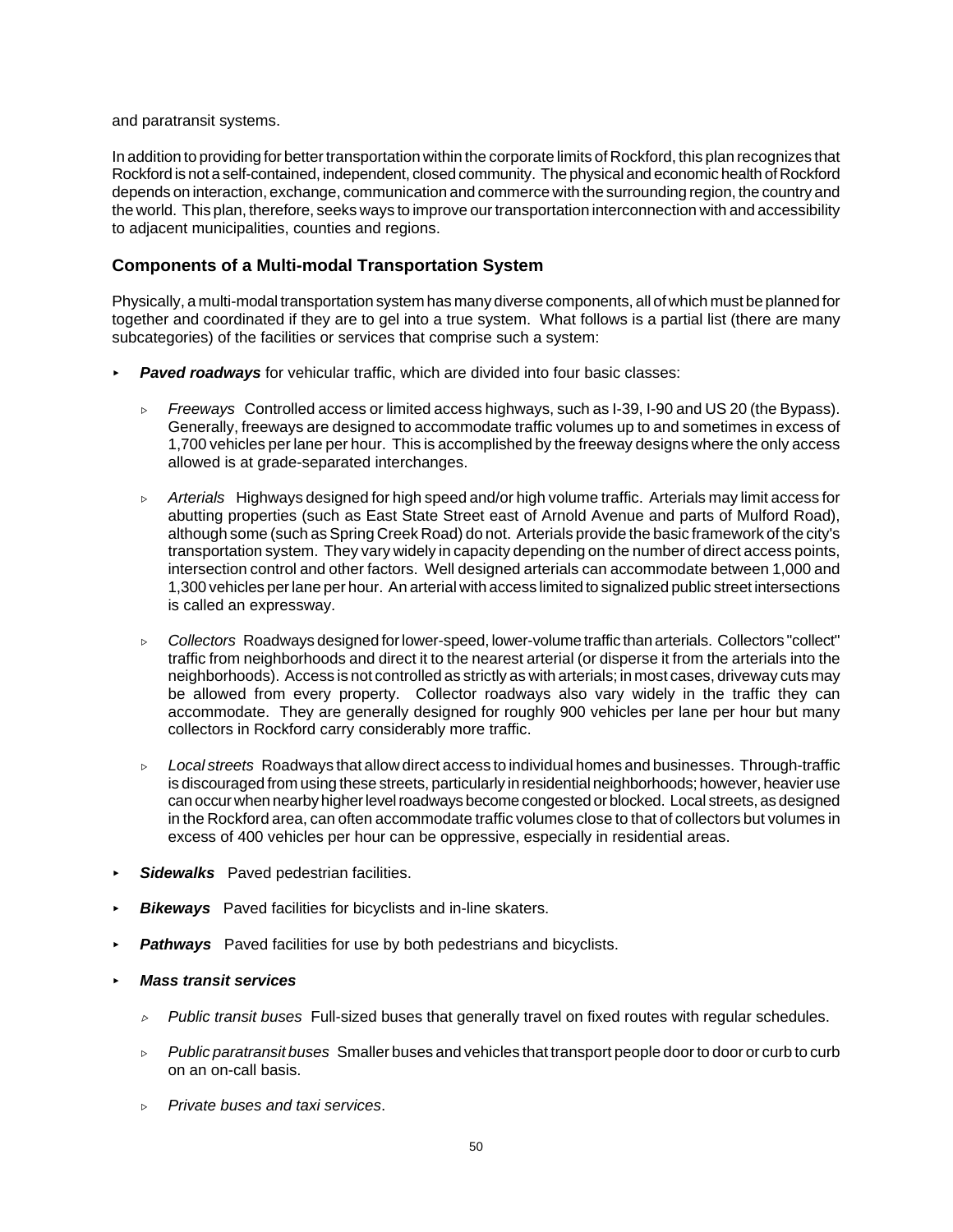## **Impact of Streets & Highways**

Street projects do not exist in a vacuum. They have the potential for significant impacts, good and bad, on adjacent land uses. This has led to the use of what has been termed "context-sensitive design" in some areas, a concept that this plan recommends be adopted by RATS. Context-sensitive design involves taking into consideration the land use and environment next to a roadway that is being planned or designed. Designers make decisions based on the impact of the roadway on the community, not just on geometrics and other engineering considerations. The ultimate goal of this approach is to find ways to meet the needs of motorists while at the same time addressing the concerns of the community

that the road passes through.

In preparing this Plan, we have tried to take into account not just how to get people from Point A to Point B as efficiently as possible, but also safely and with as little impact on residential areas as possible. Sometimes this has to be done in ways that are not evident on a plan map, such as traffic control measures. A prime example of where "unmappable" measures are needed is dealing with the high volume and/or speed of traffic using collector streets



within residential neighborhoods. The collectors are needed to connect the local neighborhood streets with the arterial streets, but they need to be designed in a way that gives residents along those streets the same measure of safety and, if possible, privacy as those who live on strictly local streets. One way to do this is by using what have become known as "traffic calming" measures. Any number of things can be done to slow down traffic speed humps, curves in a street, traffic circles, or narrower streets. However, as Rockford's experience has shown, traffic calming devices can have an adverse impact to the extent that drivers simply move over a street to avoid them, thereby causing a new problem on another street. Another option the City could consider would be to require larger front yard setbacks for homes fronting on collector level streets, as well as more intense landscaping, through the subdivision and zoning ordinances.

In similar fashion, internal circulation within major commercial areas, such as what is commonly referred to as "The Strip" on East State Street from the Rockford College area east can create serious problems for motorists and pedestrians alike. Some approaches considered by the Rockford Gateway Association in their 1995-96



planning effort should be considered by the City and, where appropriate, adopted. These approaches are outlined below. At the same time, we need to recognize that the City has made it possible for some of these conditions to exist. In the future, any waivers of standards contained in the zoning or subdivision ordinance should require an evaluation of the long-term impact of the waiver not just on the subject property, but on adjoining ones. Criteria would need to be developed for the City to use in determining when a waiver could be allowed and when it should not. While this may cause some short-term difficulties for developers or property owners, it avoids creating long-term problems that the City - and all of its taxpayers - will have to deal with for years to come.

The Gateway Association's proposals for improving circulation along the Strip include the following:

- Begin with a complete evaluation of traffic circulation along the Strip, both internally and along the major traffic corridors. Include new aerials as a component of the study, ideally two sets of them - one taken on a weekday and one on a weekend since problem spots may differ. The objective is to determine where the bottlenecks are, their relative degree of severity, and the best way to cope with each without compounding problems elsewhere.
- < Based on this evaluation, identify through routes for collector and frontage roads, with special attention to situations where significant improvements in traffic flow can be made by filling in gaps in existing roadways. An efficient system of collectors and frontage roads is important for two reasons - it can reduce traffic on East State Street and other major arterials by reducing the need to re-enter a major roadway to go from store to store, and it can provide pedestrians and bicyclists with a safer alternative to travel on a major roadway.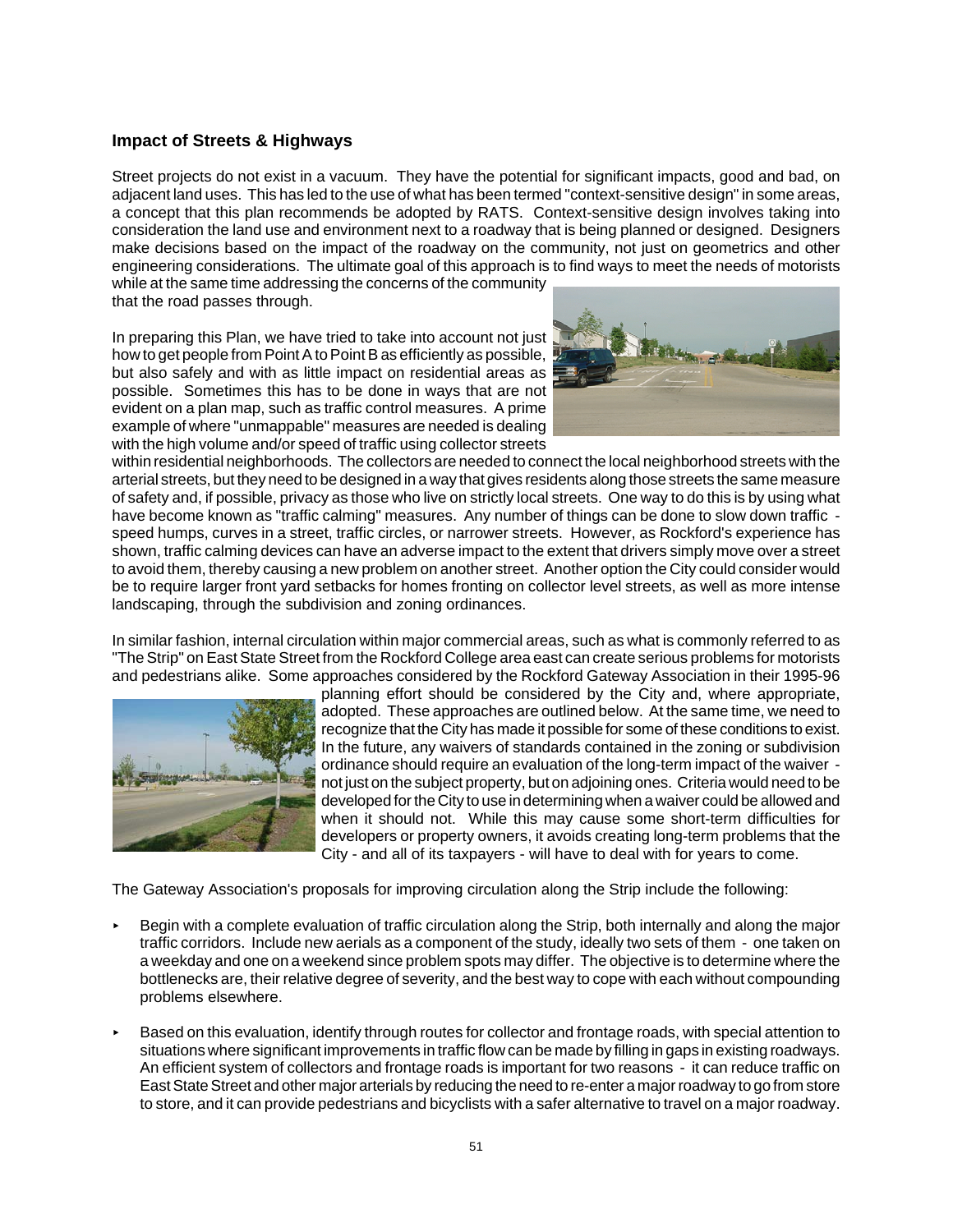At the same time, ensure that there is sufficient spacing between streets so that new problems of traffic backups (such as what now sometimes occurs at North Trainer Road at State Street with additional traffic backing up on Puri Parkway) are avoided.

- < Where appropriate, incorporate elements of the previous step into the City's Capital Improvements Program.
- < To increase safety, find a way to make it obvious to drivers that internal streets, such as Puri Parkway, are real city streets, not just an extension of adjoining parking lots.
- < Work with developers to find ways to increase safety within parking lots for both pedestrians and motorists. We need to find ways to better mediate or balance the often divergent needs of pedestrians and automobiles within individual parking lots and within the "Strip" as a whole, especially when reviewing and approving site designs for new development.
- $\triangleright$  Continue to expand the system of pathways in the area, as shown on the Plan map.
- < Make names of cross streets and addresses easily visible for motorists.
- < Clearly indicate where lanes are for turning only or are ending, and when there are multiple turn lanes. This should be done in such a way that drivers have sufficient time to change lanes if necessary.

These proposals should be used in planning all major transportation corridors and the adjacent development. On North Perryville Road, for example, McFarland Road will be used to provide access to the commercial properties fronting on Perryville while the connection of Rote Road between Perryville and Bell School Roads provides a local traffic circulation function we well as a through-traffic function.

Finally, streets and roads need to be viewed within the context of their surroundings, not simply as a means for cars and trucks to get from one place to another. This means balancing the need for additional traffic lanes on, for example, East State Street, against the long-term results of creating a sea of pavement through the middle of what is today a prime retail area. Put another way, in 20 or 30 years when retailers have moved on to other areas, how will the community view the 6-10 lanes of pavement that now constitute East State Street along with the acres of parking lots bordering it? It is the recommendation of this Plan that the City evaluate alternatives for softening the effects of such major streets through such things as parkways or boulevards, while at the same time determining what needs to be done to make areas such as The Strip as redevelopable as possible in the long term. At the same time, we would be wise to begin thinking about what the next means of individual transportation will be. After all, it has only been the last 50-60 years that the automobile has achieved supremacy. At some point in the future, it too will pass into history in favor of something newer and better.

# **Framework For Acquisition, Preservation and Protection of Future and Existing Right of Way**

With the adoption of the new Subdivision Ordinance last year, the City took additional steps to ensure the construction and right of way dedication of the collector road system through the subdivision process. Planned arterial streets are more difficult to protect and a comprehensive approach must be applied, including the following: 1) dedication of right-of- way of County and Township roads when the adjacent subdivision plat is approved and recorded; 2) working with the Winnebago County Highway Department to preserve future right-of -ways through the County's "reserved right -of-way"powers; and 3) acquisition of property for sale along arterial streets planned for major improvements ie. widening from two to four lanes, providing right and/or left turn lanes.,etc. The combination of these three techniques will help ensure effective protection of planned rights-ofway.

### **Maintenance of Existing Transportation Components**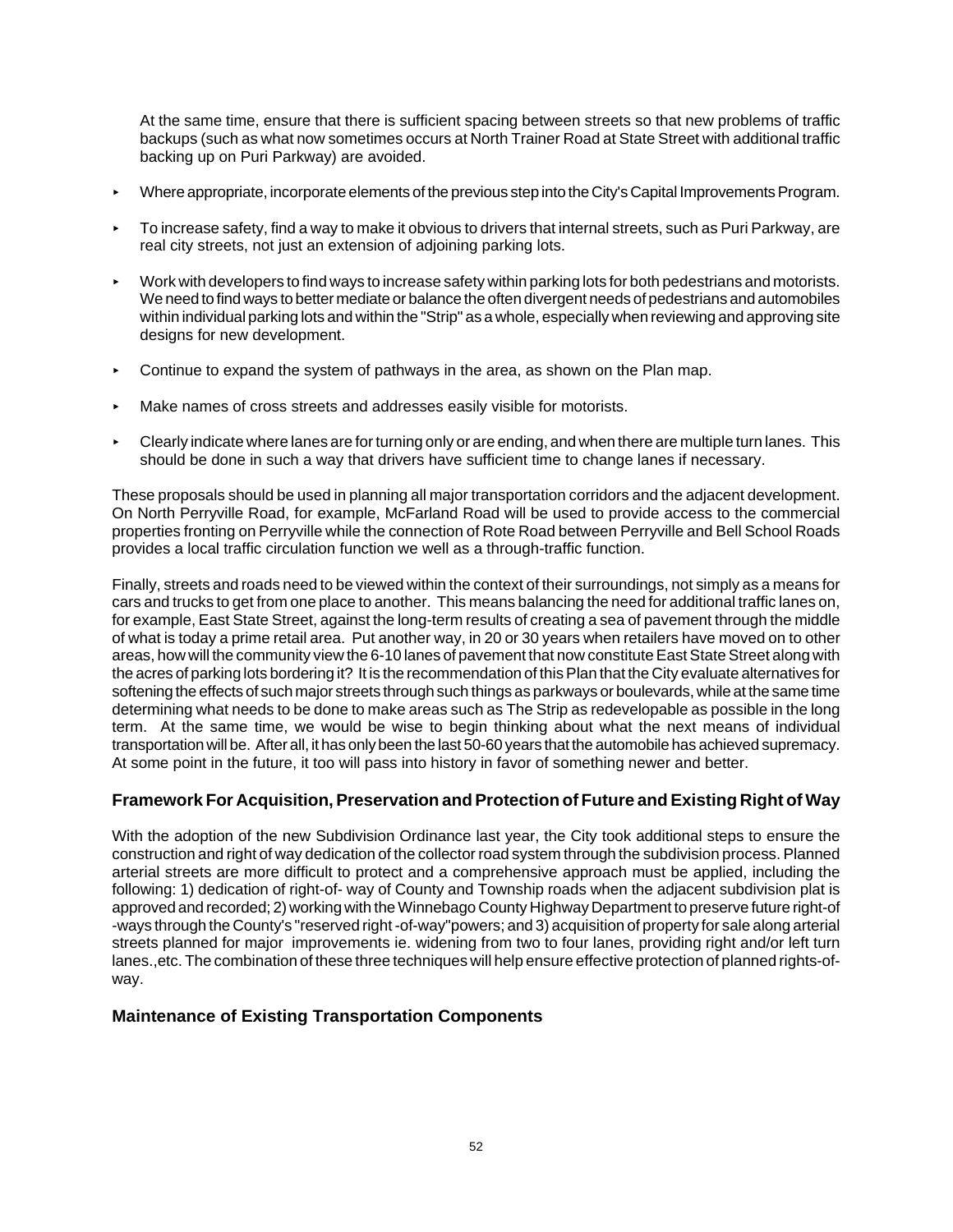Rockford has invested nearly \$300 million in rebuilding its infrastructure since 1982. This includes streets, bridges, and drainage and water systems. Since the mid 1980s, decisions on which capital improvements will be done have been governed by policies contained in the Capital Improvements Program. These policies contain criteria for financing projects as well as for selecting projects. As the Public Works Department completes development of a pavement management system, the information it generates can be added to the decision-making process in selecting projects each year. Since the CIP policies were last reviewed by City Council in 1986, the City should reevaluate them in light of developments over the last 15 years and of technological changes that allow for better information on which to base decisions.

In addition to roadways, other components of the existing transportation infrastructure that need to be maintained are the City's sidewalks, pathways and alleys. Currently, the City's policy is to share the responsibility for maintaining these less intensely used facilities with adjacent property owners. Sidewalks (and, potentially, pathways or bikeways) are maintained through a 50/50 program whereby adjacent property owners pay half of the reconstruction costs and the City pays the other half. Annually, the City budgets approximately \$150,000 to this program, allocating the funds on a first-come/first-serve basis. Related to this, the City

#### **City of Rockford CIP Project Selection Policies**

- 1. Contribute to an equitable distribution of service for facilities throughout the City.
- 2. Encourage private capital investment, improving the City's tax base, and improving job opportunities.
- 3. Benefit the greatest number of City residents.
- 4. Eliminate conditions detrimental to the health, safety and general welfare of the community.
- 5. Are cost effective in terms of capital outlay and probable operating costs.
- 6. Are coordinated with other public or private projects. Priority goes to those projects that have the necessary funding available to do integrated work. Major projects should be

also allocates \$25,000 or more per year for the construction of ADA-approved wheelchair curb-cuts/ramps on the City's sidewalk system. Similarly, the City assists in the maintenance and rebuilding of alleys, with the City paying 70% if all of the owners along an alley agree to pay the remaining 30%. The City annually allocates \$50,000 for the alley program. The 2020 Plan recommends continuation of these sidewalk, pathway and alley maintenance programs. When financially possible, this Plan recommends increased spending in these programs. Recent sidewalk surveys have noted extensive segments of deteriorated sidewalks or sidewalk conditions that are troublesome for frail pedestrians or persons with disabilities. Those attending the public information meetings on the Draft 2020 Plan in 2002 repeatedly asked for the installation of sidewalks throughout Rockford but especially in areas linking with schools, bus routes and commercial destinations.

### **Streets and Highways: Performance Measures**

New roadways are built and major roadway capacity improvements made for one of three reasons - to reduce or contain existing traffic congestion; to accommodate new development in order to avoid creating congestion; or to complete a missing link in our basic street and highway system.

A1996 study sponsored by RATS evaluated the "Level of Service" provided by major roadways (collector level and higher) in the urban area. The method of computing "Level of Service" is based on the Transportation Research Board's 1994 Highway Capacity Manual. It combines detailed roadway statistics with subjective judgment and identifies six levels of service. The first three levels are generally considered to be "acceptable" and are often combined. The results of this analysis for the Rockford urban area are shown in the following table.

Table 9 below shows that approximately 115 new lane miles of major roadway (collector and above) were planned to be added to the area's roadway network between 1990 and 2015. If these improvements are made, levels of service will remain roughly the same with some slippage in the D and E categories but an improvement in the F category. Many of the proposed improvements were included in the Year 2000 Plan. The status of those proposals with respect to the 2020 Plan is listed following the table.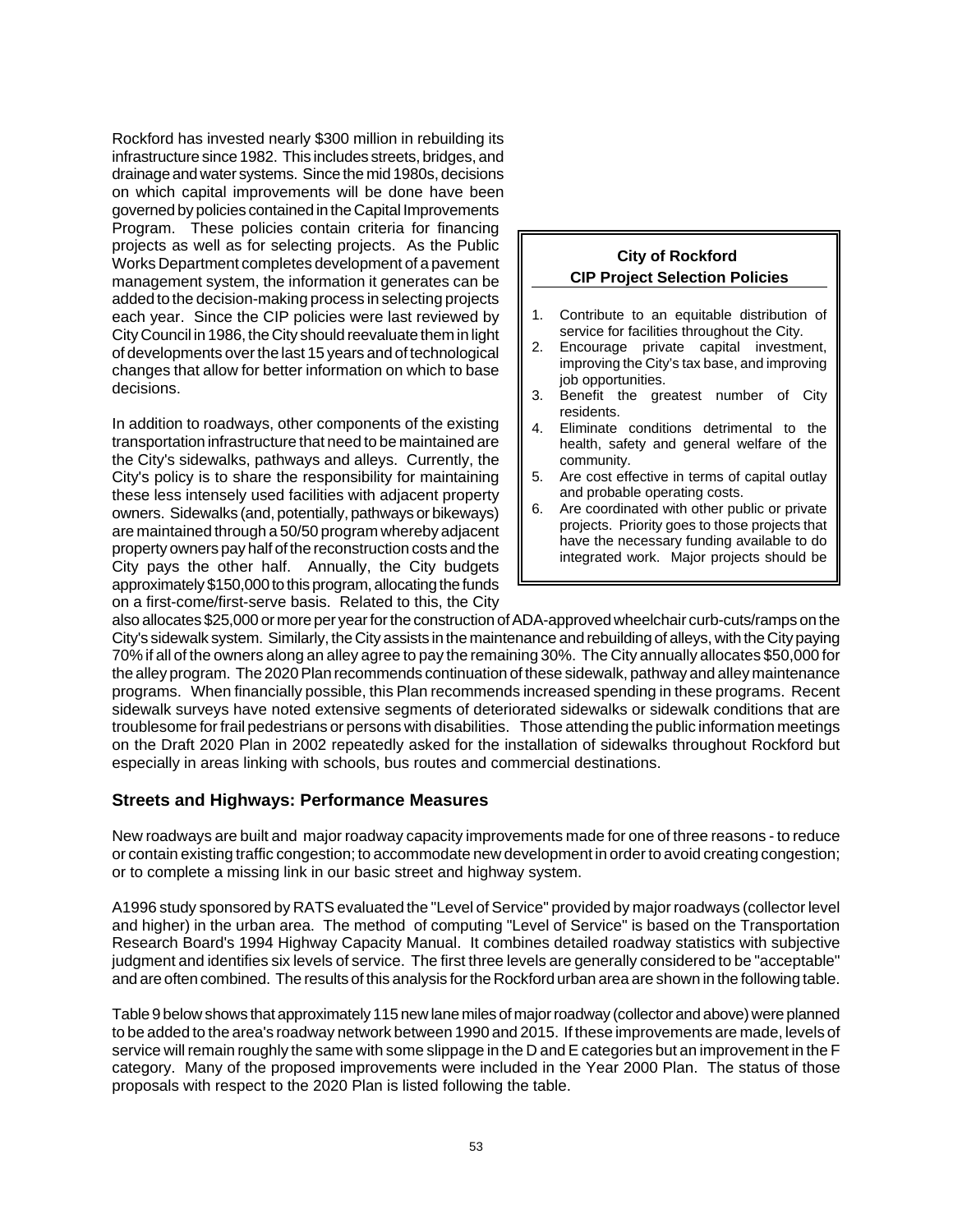| Table 9<br>Levels of Service in the Rockford Area |                                                                   |                                          |                     |                                |                                   |
|---------------------------------------------------|-------------------------------------------------------------------|------------------------------------------|---------------------|--------------------------------|-----------------------------------|
|                                                   | <b>Characteristics</b>                                            | Major Roadway Lane Miles - Rockford Area |                     |                                |                                   |
| <b>Level of Service</b>                           |                                                                   | 1990 Traffic<br><b>Network</b>           | Percent of<br>Total | 2020 Traffic<br><b>Network</b> | <b>Percent of</b><br><b>Total</b> |
| A, B, C                                           | Generally free flowing at<br>high speeds, good vehicle<br>spacing | 1,185                                    | 94.9%               | 1,300                          | 93.7%                             |
| D                                                 | Traffic flow and spacing<br>become limited, speeds<br>decline     | 23                                       | 1.8%                | 51                             | 3.7%                              |
| Е                                                 | Flow and spacing severely<br>limited and speeds are slow          | $\overline{7}$                           | 0.6%                | 23                             | 1.7%                              |
| F                                                 | Stop and go traffic, no<br>spacing between vehicles               | 33                                       | 2.6%                | 13                             | 0.9%                              |
|                                                   | Total                                                             | 1,249                                    | 100.0%              | 1.387                          | 100.0%                            |

Status of major road improvements proposed in the Year 2000 Plan and the RATS Long Range Transportation Plan.

- *I-39 between Rockford and Bloomington, Illinois Completed and experiencing traffic volumes beyond* preconstruction forecasts.
- < *South Alpine Road from Linden to Samuleson Road* Completed and in use.
- **Seminary Street** Extended south to Harrison Avenue; completed and in use.
- < *Harlem/Elmwood Bridge* Completed and in use as a toll bridge.
- < *North Mulford Road* Extended from Riverside Boulevard to Perryville Road; completed and in heavy use.
- **Spring Creek Road** Realignment from Reidfarm Road to Perryville Road; completed and in use.
- < *North Perryville Road* Extended north from East State Street to Illinois Route 173; completed and in heavy use.
- < *Springfield/Harrison Connection* Completed between South Main and West State Streets and in use, making it the most recently completed major link in Rockford's street system.
- **South Central Avenue Connection** Partially completed and continuous north of Ogilby Road; connection southward permanently blocked by creation of Klehm Arboretum.

< *Highcrest Road* Connection from Mohawk to Guilford Roads; project is uncompleted and of low priority, but retained in this Plan.

*The Woodruff Expressway This long-planned crosstown expressway* was the subject of an extensive justification / feasibility study in recent years. However, active pursuance of the project was again rejected because of its high cost (over \$200 million), its disruptive influence on Rockford neighborhoods, and its less than convincing benefits compared to costs and alternatives. As a complete crosstown proposal, this project will not be actively pursued unless traffic conditions and funding situations change significantly. However, the easternmost segment of the proposal

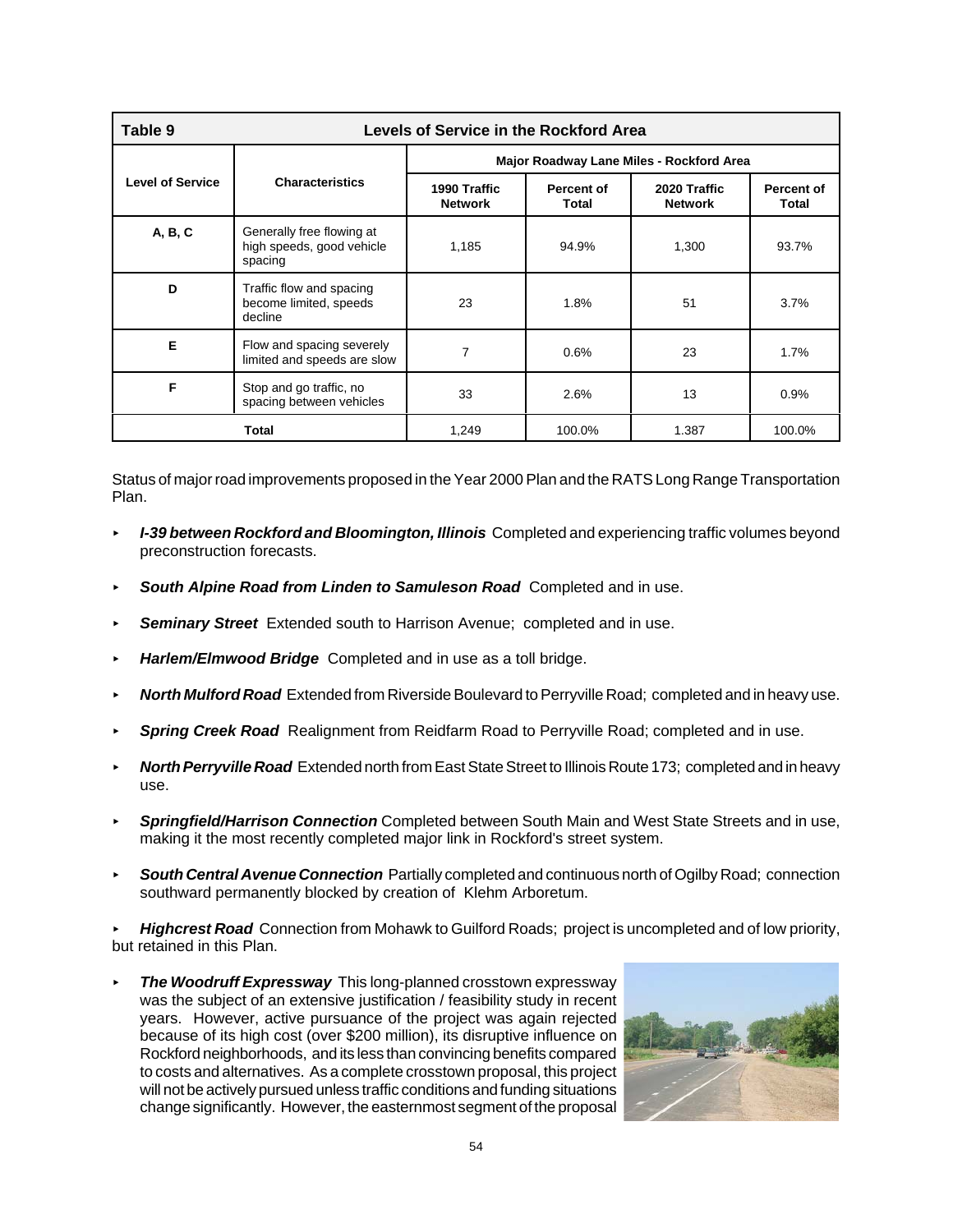warrants further consideration. Specifically, the segment between Harrison Avenue and Perryville Road that also connects with I-39 could pose a valuable means of collecting and disbursing growing traffic volumes in that region (see the Woodruff Spur, below).

- *Woodruff Spur* The interchange of US 20 with I-39 was designed, engineered and graded in anticipation of the future construction of a northward extension or spur that would traverse the half mile distance between the interchange and the proposed Woodruff Expressway alignment. This spur could be of value if it were constructed to the Woodruff alignment and extended eastward to Mulford Road which could be improved north to Harrison Avenue. Extension westward would also be beneficial, but more costly. Further investigation and evaluation of these alternatives is recommended as part of this 2020 Plan.
- < *Additional I-90 Interchanges* The Year 2000 Plan recommended construction of a new I-90 interchange at Illinois 173. However, in the mid-1980s, Illinois 173's priority was interrupted by the opportunity to construct a new interchange at East Riverside Boulevard and I-90. Illinois 173 is reestablished, as part of this 2020 Plan, as the area's next priority interchange. High but second priority is recommended for another I-90 interchange in the vicinity of Town Hall Road in Boone County. Although both of these sites are well beyond the Rockford City Limits, these projects are of such regional significance to be noted in this Plan.
- *Madison/First Street Crossover north of Jefferson Street This project was first planned in 1970 as a* means of directing traffic from Madison Street, which ends just south of Grove Street, to First Street, enabling drivers to the cross the proposed Woodruff Expressway south of east downtown and then connect to Seminary Street. This was before Haight Village was recognized as a historic district and as a residential neighborhood worth preserving. Consequently, although it is included in the RATS Long-Range Plan, this project is dropped from this 2020 Plan. It is considered too expensive and disruptive to be warranted given current and projected traffic volumes. As an alternative, the City (and RATS) should investigate the feasibility of a crossover from Second to Third Streets north of Jefferson, thereby diverting through traffic to Kishwaukee Street (IL-251) before it ever gets to Haight Village and making Third Street a two-way street as the arterial and Second Street as a two-way collector south of Whitman Street. This realignment would eliminate the major truck turning movements at S. Second / Walnut St. and at Kishwaukee St /First Ave for trucks following Ill. 251
- **Prospect Street/Fifth Avenue Crossover** Another project included in the RATS Plan but considered to be too disruptive and expensive is the proposed crossover that would link Prospect Street and Fifth Avenue to form the southeast segment of an inner loop. Construction of this project would bring with it a considerable cost, not just for construction but also for property acquisition and relocation, and in serious negative neighborhood impacts. For the project to have its optimum effect, North and South Prospect would have to be aligned, thereby eliminating the offset intersection at East State Street. The most likely means of doing this would be to shift South Prospect eastward, resulting in the demolition of nine or ten structures, many of them of historic quality. This project is not included in the 2020 Plan.
- < *Realignment of Rockford/Welty at State Street* Similar to Prospect Street, this offset intersection greatly reduces through-movement capacity on State Street and contributes to congestion in that area. However, because of its expense and potential disruptiveness to nearby residential neighborhoods, the proposed project is not retained in this plan. A much less disruptive project would be to realign North and South Rockford Avenue with the actual intersection occurring between them. This alternative option is what is shown on the Plan map.
- < *Alpine Road/State Street Intersection* The corner of State and Alpine has been a problem intersection for many, many years. How to improve it was a topic of serious discussion when the Year 2000 Plan was prepared. Because standard changes to the intersection adding turn lanes, for example - are complicated by the presence of several businesses that would have to be moved and a cemetery, RATS came to the conclusion that the only way to really resolve the problems at this intersection would be to build an interchange instead, This first appeared in their 1996 Long-Range Transportation Plan.

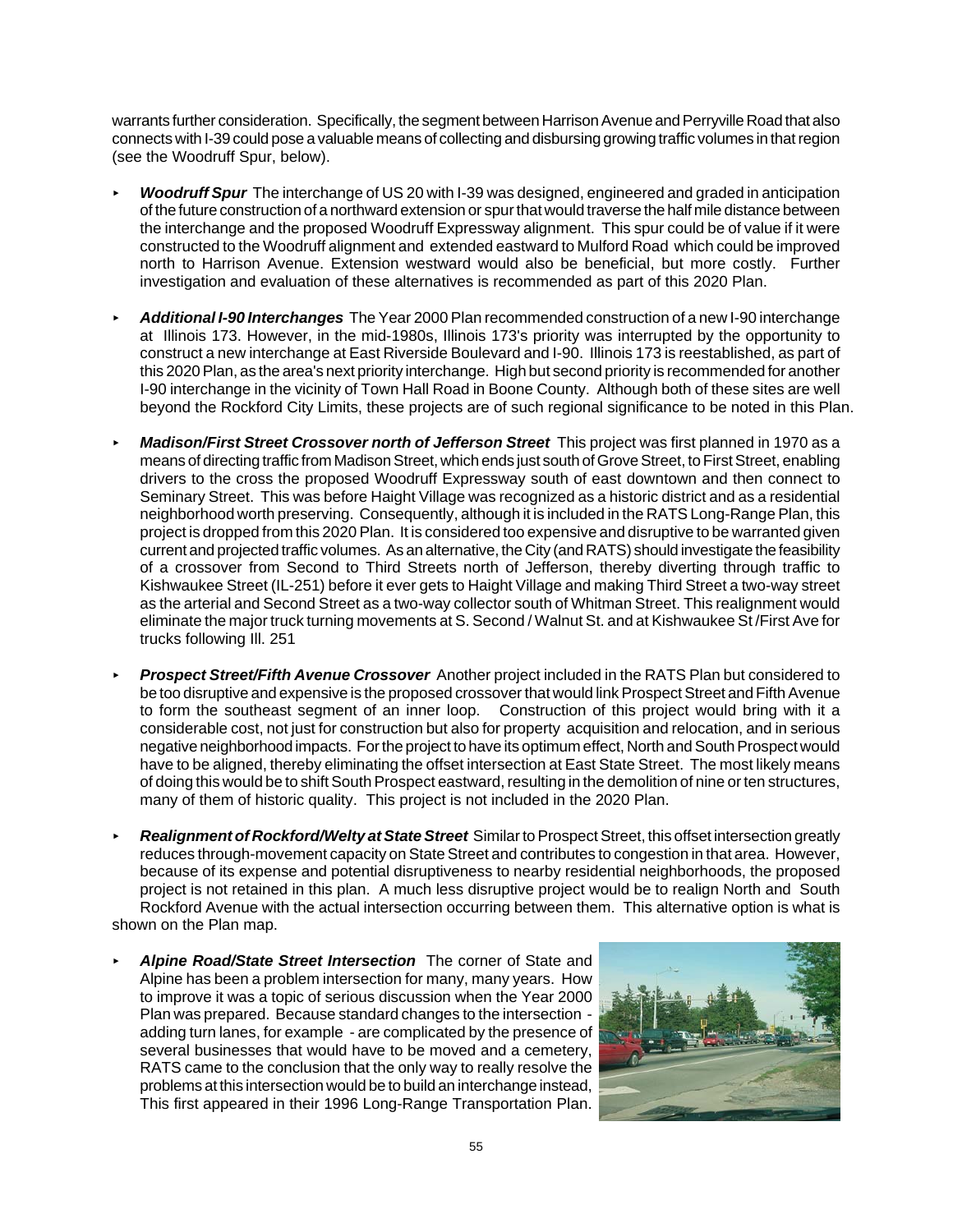The project is retained in this 2020 Plan but is assigned low priority until such time traffic conditions absolutely dictate implementation and all less disruptive alternatives have been exhausted.

One major change from the original Year 2000 Plan map was the location of the newest interchange on I-90 in Winnebago County. While the Plan proposed a new interchange at Illinois 173, one was actually built at East Riverside Boulevard instead, resulting in major land use changes along the East Riverside corridor. This serves as a prime example of the impact a transportation project can have on its surroundings - what had been planned as primarily residential has become a major commercial and office center for both Rockford and Loves Park.

Three other major projects being considered by RATS that could impact the City of Rockford in the future are:

- **Northwest ByPass** Recently, RATS was assigned the task of determining the need and feasibility of a major new roadway in the northwest and north part of the urban area that would function as an outer ring road, similar to how US 20 functions on the south side of Rockford. This work has not yet reached the stage where definitive recommendations can be made, but there appears to be substantial logic supporting the need for such a facility. It is likely that this northwest territory will become a prime growth area for Rockford in the next 10-30 years. Areas on the east are fast filling in and the northwest area is becoming more and more attractive, especially if public sewer, water and adequate transportation facilities are provided. A western terminus for the project has not been determined yet. While early discussions have centered around Winnebago Road, Rockford's Department of Public Works recommends that it be at Meridian Road. The rationale behind this is that Meridian Road is closer into the urban center that a west side bypass would be intended to serve. To the north the facility is likely to fall somewhere between or coincide with Latham or Roscoe Roads. Ideally, from a circulation and continuity standpoint, the facility would cross the Rock River and extend eastward to intersect with I-90. However, this eastward segment may be impossible due to existing development, in which case the facility might terminate at North Second Street. The 2020 Pan recommends continued consideration of this concept.
- *Illinois 2* Throughout Rockford and in developing areas both north and south, Illinois 2 serves as a major facility for north-south movements west of the Rock River. IDOT currently has plans or is developing plans to improve several segments of this roadway. Most notable is the stretch north of Elmwood Road, all the way to Roscoe. Current plans are to expand this roadway from 2 lanes to 4 lanes. The 2020 Plan endorses this project. However, it is equally important to evaluate the role of Illinois 2 as it traverses highly developed portions of Rockford, including its downtown. If the role of the marked route (as opposed to plain Main Street) is to facilitate the movement of through traffic, then the traveling public might be better served if this designation as a State route were to be moved to other roadways, possibly to Riverside Boulevard and Springfield Avenue, then south along the Springfield-Harrison extension. Obviously, the section of Springfield that is owned by IDOT would need to be improved to accommodate truck movements. This would help reroute truck traffic around sensitive neighborhoods, including the downtown area. This would also be a short-term measure to accommodate traffic until such time as the proposed Northwest ByPass can be built. Another state route that could help facilitate truck traffic is IL 251. The City is conducting a feasibility study in order to facilitate a two-way realignment of IL 251 between the Whitman Street interchange and Walnut Street that would greatly improve truck movement within the downtown area. It is the recommendation of this plan that RATS and IDOT seriously consider such a change before making any significant changes to Main Street north of US 20. Also, the potential of restoring IL-2 as a two-way street through the downtown should be considered in conjunction with the State Route bypass (Harrison/Springfield/West Riverside).
- West State Street/Business US 20 RATS and a consultant have completed the evaluation of West State



Street from just west of downtown to Meridian Road. This study provides a framework for the physical and functional enhancement of the West State Street Corridor. The objective of the study is to illustrate unified corridor enhancement strategies and policies in order to guide new development, redevelopment, improvement of existing businesses and beautification of public rights-of-way. From the Study, a conceptual plan was developed with recommendations and cost estimates for corridor improvements, including roadway improvements, driveway consolidation, landscaping and signage treatments, natural buffer areas, lighting, and a potential bike path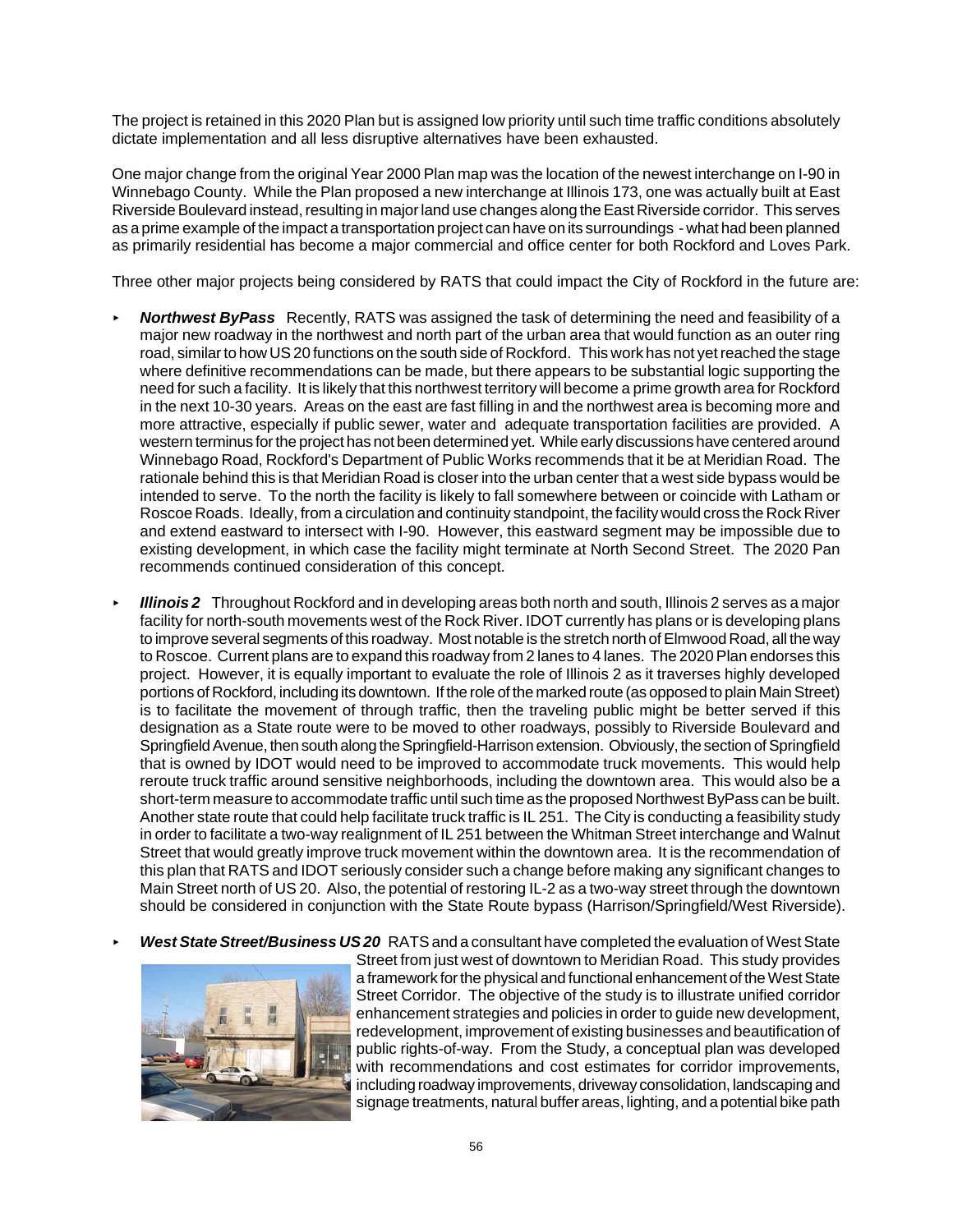alignment. Because the State of Illinois has programmed major roadway improvements for this corridor in its five-year plan, this Study was being carried out as a coordinated effort involving the State, the City of Rockford, and Winnebago County. The recommendations of this planning effort, the West State Street Framework Plan, have been incorporated into the 2020 Land Use and Transportation Plan Maps.

Additional proposed streets and roadways are shown on the maps that accompany this Plan. These include everything from freeways, such as the I-39 extension, to local streets. For a complete listing of proposed streets, see Table 10 beginning on the following page.

## **New Minor Roadway Components**

New roadway components below the arterial level are considered separately for obvious reasons but mostly because of the way in which such roadways are funded and built. Local streets and collector roadways are primarily created by the private sector as part of the land development process. They are then turned over (dedicated) to the public sector for future control and maintenance. Public control over these roadways has four major components, all of which are specified in the land development or land subdivision process - spacing, construction standards, access control, frontage and setbacks, and funding.

- , *Spacing of local streets is simple*. Under the City's Subdivision Ordinance, all properties must have access to a public street. This is generally accomplished by the developer's building a local street (which all properties have access to) which is then connected to an existing street. Spacing of collector streets is set by the long-standing local policy that the publicly-provided arterial streets are, on the average, set one mile apart with at least one privately provided collector street half way between each arterial.
- **Construction standards** are also part of the City's subdivision and development codes. Typical local streets have a minimum 60-foot right-of-way, 30-foot paved area; include curbs, gutters and storm sewers; and are paved to accommodate the vehicle weights of automobile and light truck traffic. Collector streets have a minimum right-of-way of 66 feet, 30 feet of paved area, and other standards similar to local streets. In commercial and industrial areas and areas where heavier vehicles are frequent, the construction standards are greater.
- **Access** is very loosely controlled on local streets. Reverse frontage has sometimes been required on collector streets, but the extra cost of this has not been well received by local developers. Setbacks are typically half the right-of-way width, and minimum width of lots at the front setback line is usually 60-70 feet. Minimum lot sizes are also set.
- *Funding* of local and collector streets is the developer's expense with the exception of bridges and other attributes that are beyond the norm.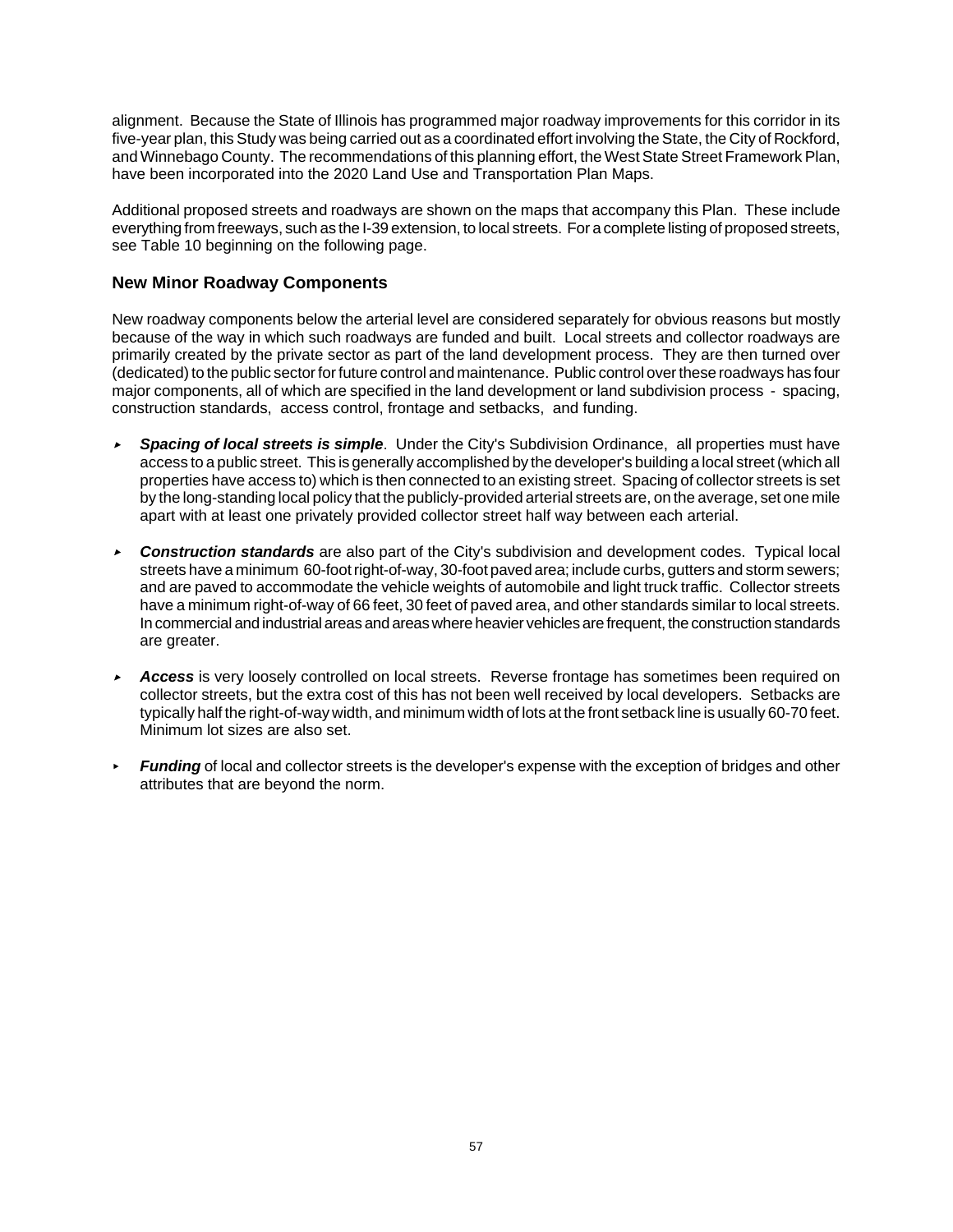$\blacksquare$ 

.

| MAP# | <b>LOCATION</b>                                                                                                                                                           |  |  |  |  |  |
|------|---------------------------------------------------------------------------------------------------------------------------------------------------------------------------|--|--|--|--|--|
|      | <b>Freeways</b>                                                                                                                                                           |  |  |  |  |  |
|      | 22, 31 Extend I-39 north to the Union Pacific RR                                                                                                                          |  |  |  |  |  |
|      | 22 Construct new freeway from the I-39 extension east along the Union Pacific RR to South Perryville Road                                                                 |  |  |  |  |  |
|      | <b>New Interchanges</b>                                                                                                                                                   |  |  |  |  |  |
|      | 19 Replace the at-grade intersection of East State Street and Alpine Road with an interchange<br>19, 23 Replace the at-grade intersection at 5 Points with an interchange |  |  |  |  |  |
|      | <b>Arterial Streets and Roadways</b>                                                                                                                                      |  |  |  |  |  |
|      | 2, 3 Connect Owen Center Road to North Main Street, ± 1 mile south of Latham Road                                                                                         |  |  |  |  |  |
|      | 4 Extend Elmwood Road west to Kilburn Avenue                                                                                                                              |  |  |  |  |  |
|      | 6 Connect Bauer Parkway to Elmwood Road west of North Main Street                                                                                                         |  |  |  |  |  |
|      | 9, 10 Extend North Lyford Road north from Spring Creek Road to East Riverside Boulevard<br>10 Extend Perry Creek Parkway east to North Bell School Road                   |  |  |  |  |  |
|      | 17A/18A Construct Chestnut Street crossover from West State Street to existing Chestnut Street in conjunction with the                                                    |  |  |  |  |  |
|      | Winnebago County Criminal Justice Center<br>19 Construct a connection between Highcrest Road and Guilford Road                                                            |  |  |  |  |  |
|      | 33, 34 Extend Falcon Road west from Belt Line Road to Kishwaukee Road, providing a connection around the Airport                                                          |  |  |  |  |  |
|      | I-6 <sup>*</sup> Modify the intersection of Michigan Avenue and Montague Road to form a T intersection                                                                    |  |  |  |  |  |
|      | 1-9 Construct Jefferson Street crossover at West State Street                                                                                                             |  |  |  |  |  |
|      |                                                                                                                                                                           |  |  |  |  |  |
|      | <b>Collector Streets and Roadways</b>                                                                                                                                     |  |  |  |  |  |
|      | 2, 3 Connect Owen Center Road to North Main Street north of Elmwood Road                                                                                                  |  |  |  |  |  |
|      | 4 Construct a new roadway to connect Porter Road and Clikeman Road                                                                                                        |  |  |  |  |  |
|      | 5 Connect Lost Trail to Toulon Drive                                                                                                                                      |  |  |  |  |  |
|      | 9, 10 Reconfigure North Bell School Road north of Spring Brook Road so that it connects to Riverside Boulevard and aligns<br>with Harvey Road to the north                |  |  |  |  |  |
|      | 10 Extend McFarland Road south to Rote Road                                                                                                                               |  |  |  |  |  |
|      | 11 Extend Shaw Woods Road south to Guilford Road                                                                                                                          |  |  |  |  |  |
|      | 13 Extend Eddy Avenue west to Huffman Boulevard                                                                                                                           |  |  |  |  |  |
|      | 15 Extend Mila Avenue from North Memorial Boulevard to North Meridian Road                                                                                                |  |  |  |  |  |
|      | 15 Extend North Memorial Boulevard from Doris Avenue to Safford Road                                                                                                      |  |  |  |  |  |
|      | 15, 16 Extend North Memorial Boulevard from West State Street to School Street<br>18 Construct crossover at State Street between North and South Rockford Avenues         |  |  |  |  |  |
|      | 19 Connect Easton Parkway to the Rockford College Entrance at East State Street                                                                                           |  |  |  |  |  |
| 20   | <b>Connect Orchard Avenue to Laurel Cherry Drive</b>                                                                                                                      |  |  |  |  |  |
| 20   | Extend North Trainer Road north to Guilford Road at Shiloh Road                                                                                                           |  |  |  |  |  |
| 21   | Connect the pieces of Walton Street (parts of which were formerly called Tower Drive)                                                                                     |  |  |  |  |  |
| 21   | Construct a set of collector streets south of East State Street east of Showplace Drive                                                                                   |  |  |  |  |  |
|      | Connect the pieces of Arnold Avenue between Charles Street and Harrison Avenue                                                                                            |  |  |  |  |  |
| 22   |                                                                                                                                                                           |  |  |  |  |  |
| 25   | Connect Sauk Lane to West Harrison Avenue extended and to Prairie Avenue extended                                                                                         |  |  |  |  |  |
| 29 - | Extend Lookout Drive west to 11th Street                                                                                                                                  |  |  |  |  |  |
| 30   | Extend Houston Road north to Scarlet Oak Drive/Linden Road                                                                                                                |  |  |  |  |  |
| 30   | Extend Maywood Drive from Golden Prairie Avenue to Blackhawk Road<br>30 Construct a series of collectors tying together Linden Road, Samuelson Road and Antelope Drive    |  |  |  |  |  |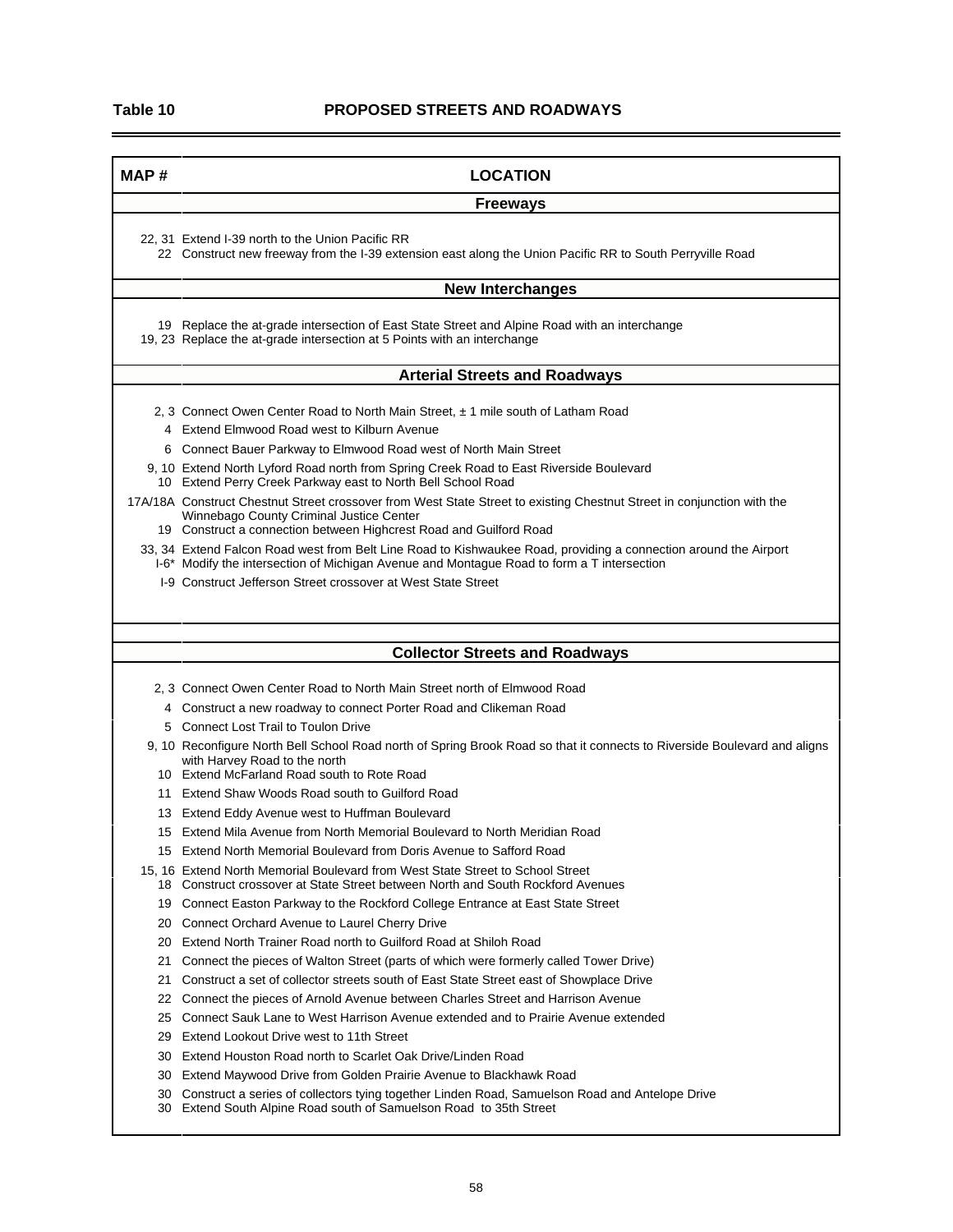| <b>Collector Streets and Roadways (continued]</b>                                                                                                                                                                                                                                                                                                                                                                                                                                                                    |
|----------------------------------------------------------------------------------------------------------------------------------------------------------------------------------------------------------------------------------------------------------------------------------------------------------------------------------------------------------------------------------------------------------------------------------------------------------------------------------------------------------------------|
| 1-3 Connect Reed Avenue to American Road; connect O'Connell Street to Balsam Lane                                                                                                                                                                                                                                                                                                                                                                                                                                    |
| 1-5 Connect Halsted Road to Safford Road                                                                                                                                                                                                                                                                                                                                                                                                                                                                             |
| 1-5 Construct new portions of Penn Road from Kilburn Avenue to Searls Ave                                                                                                                                                                                                                                                                                                                                                                                                                                            |
| I-7 Connect Webster Avenue between North Springfield and North Pierpont Avenues                                                                                                                                                                                                                                                                                                                                                                                                                                      |
| <b>Local Streets</b>                                                                                                                                                                                                                                                                                                                                                                                                                                                                                                 |
| 7 Connect Tatum Road to North Alpine Road at Innsbruck Drive                                                                                                                                                                                                                                                                                                                                                                                                                                                         |
| 8 Connect two portions of Hermitage Trail together                                                                                                                                                                                                                                                                                                                                                                                                                                                                   |
| 9 Extend Glen Drive east to the new North Bell School Road with the new street extending north from this to East<br>Riverside Boulevard 1/4 mile east of McFarland Road                                                                                                                                                                                                                                                                                                                                              |
| 17A/18A Cul-de-sac South Third Street on both sides of the UP RR bridge (south side of Haight Village)<br>20 Construct a series of local streets in the area bounded by Mulford Road, Fincham Drive, Stony Creek Way and<br>Newburg Road                                                                                                                                                                                                                                                                             |
| 21 Extend McIntosh west to North Lyford Road                                                                                                                                                                                                                                                                                                                                                                                                                                                                         |
| 22 Extend Sockness Drive west to complete the loop with International Drive                                                                                                                                                                                                                                                                                                                                                                                                                                          |
| 24 Connect Johnson Avenue to Rexford Drive                                                                                                                                                                                                                                                                                                                                                                                                                                                                           |
| 24 Extend Marshall Street south to Sandy Hollow Road                                                                                                                                                                                                                                                                                                                                                                                                                                                                 |
| 30 Connect Big Foot Trail to Antelope Drive                                                                                                                                                                                                                                                                                                                                                                                                                                                                          |
| 30 Connect the two parts of Lund Avenue                                                                                                                                                                                                                                                                                                                                                                                                                                                                              |
| 1-1 Connect Conrad Avenue between South Phelps Avenue and South Mulford Road; connect Orchard Avenue to Laurel<br>Cherry Drive; construct 2 new north-south streets in the area bounded by Newburg and South Mulford Roads, Alma<br>Drive and South Phelps Avenue<br>I-2 Construct a series of local streets in the southeast quadrant of North Alpine Road, East Riverside Boulevard<br>I-3 Extend local street from Wintergreen Drive north to new Laude Drive/American Road collector                             |
| I-4 Construct a series of local streets in the area bounded by West State Street, North Pierpont Avenue, Auburn Street and<br>North Springfield Avenue                                                                                                                                                                                                                                                                                                                                                               |
| I-5 Construct a series of local streets in the area south of West Riverside Boulevard on either side of North Central Avenue<br>I-6 Construct a series of local streets in the area east of South Pierpont Avenue and north of Ogilby Road<br>I-8 Extend Liberty Street west to Daisyfield Road; construct new streets in area bounded by Daisyfield Road, Liberty<br>Street, South Springfield Avenue and West State Street<br>I-9 Connect Leather Court to Hess Court and extend northward, ending in a cul-de-sac |
| 1-9 Connect the Leather Court extension to Underwood Street south of Hess Court                                                                                                                                                                                                                                                                                                                                                                                                                                      |
| 1-9 Reconfigure the Ogden Avenue/Mulberry Street intersection so it no longer intersects with West Jefferson Street<br>1-9 Construct a new street from the west end of Acorn Street north to School Street                                                                                                                                                                                                                                                                                                           |
| 1-9 Eliminate Tanner Court; Maple Street west of Kilburn Avenue; Lee Street north of Maple Street                                                                                                                                                                                                                                                                                                                                                                                                                    |

While the existing framework for creating new local and collector streets works well in most cases, a number of problems or concerns have been voiced in recent years. The 2020 Plan does not have a solution to these situations, but they are posed here for further study and consideration.

< As was noted earlier, street projects do not exist in a vacuum. Streets have the potential for significant impacts, good and bad, on adjacent land uses. It is becoming increasingly apparent that moving people (and goods) from point to point as efficiently as possible is not the only concern. Equally important is how to get them there safely and with as little adverse impact on the community as possible. As noted above, residents along many collector and local streets frequently complain regarding the volume and speed of the motoring traffic. Unnecessary through-traffic movements need to be discouraged from local streets. Collector-level streets that traverse residential areas need special design considerations that will give the residents along those streets the same levels of safety and, if possible, privacy that exists along local streets. These considerations can include using traffic calming measures, requiring larger front yard setbacks for homes along collector streets, and/or requiring more intense landscaping along collectors within residential neighborhoods. All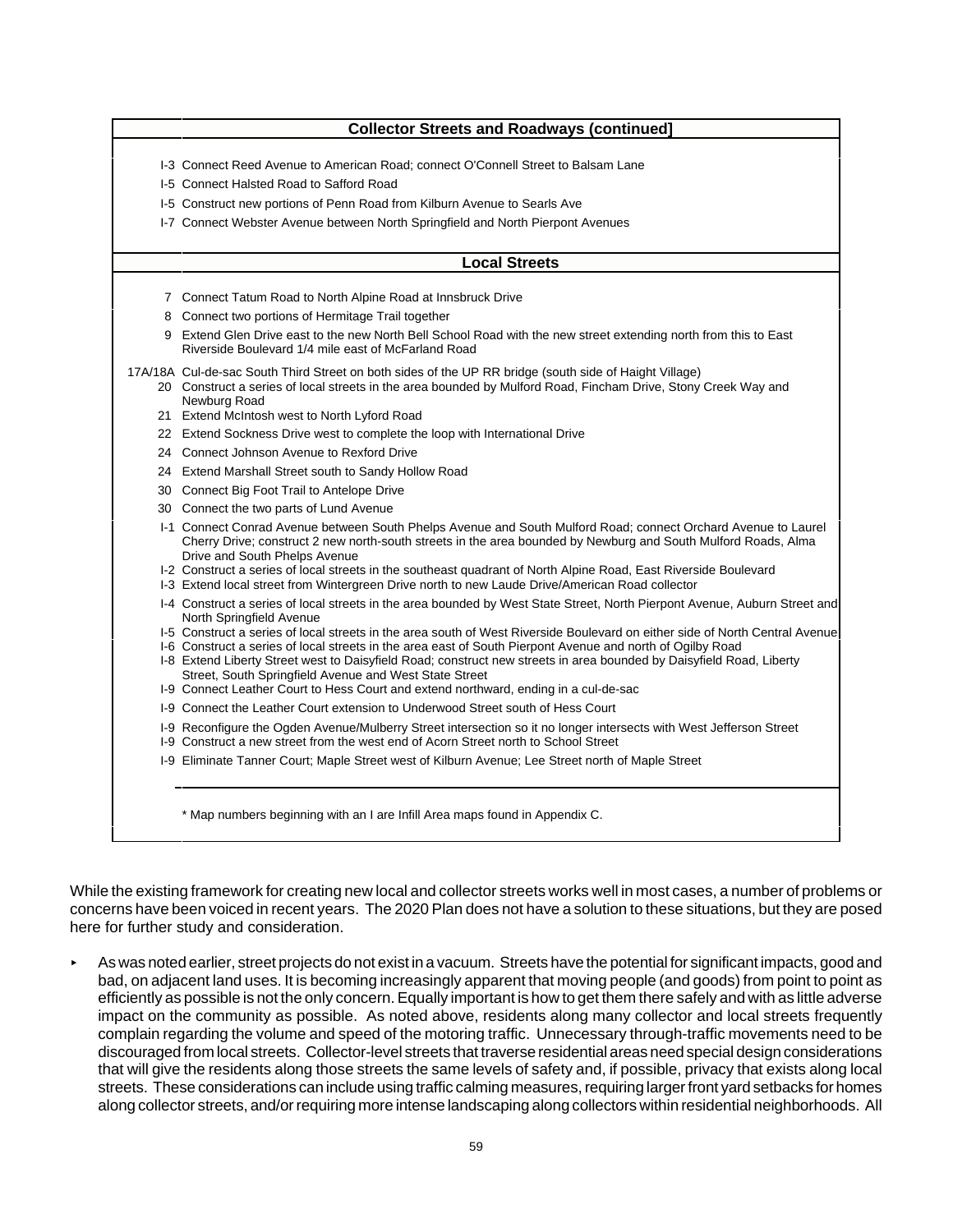need to be evaluated for their effectiveness in meeting the needs of Rockford residents.

- **Some members of the planning/engineering community, locally and nationwide, have voiced concerns that many local** street standards have been set too high, thereby causing unnecessary construction and maintenance expense and a waste of land resources. Conversely, there are arguments that collector street design standards are too low, thereby inherently causing the complaints from residents noted above. Rockford's standards for local streets should be reevaluated in light of information contained in the recently released third edition of Residential Streets, jointly published by the Urban Land Institute, the National Association of Home Builders, the American Society of Civil Engineers and the Institute of Transportation Engineers.
- **FILM** The abandonment of the rather boring but functional grid pattern arrangement for local streets has fostered problems of roadway continuity. Extra effort should be devoted, as part of the land development/subdivision process to ensure that collector roads are both continuous and logically laid out so that unfamiliar travelers can make their way easily through subdivisions without becoming lost.
- $\triangleright$  The practice of requiring land developers to construct and dedicate collectors is troubled by the fact that these roadways often serve more than one development creating disputes over equitable cost sharing.
- < More troublesome is the timely completion of missing collector links. A collector does not function as a real collector until all links are constructed and it becomes continuous. In the meantime, persons living along such discontinuous collectors begin to perceive them as local streets. In turn, completion of the final missing links is often thwarted by public opposition.
- < Another significant problem that has intensified over the last two decades result from the internal circulation arrangements (for both motorists and pedestrians) within major strip commercial areas. The best example is the East State Street Strip between Alpine Road and the I-90 Tollway. Internal circulation within this strip is haphazard, at best. Important collector links are missing. Local circulation and/or frontage roads are discontinuous and/or poorly defined or missing altogether. Travel between abutting businesses or parking areas is often blocked by physical barriers. The result is inconvenience for shoppers and traffic congestion on the arterials because motorists are forced back onto the arterials to access adjacent or nearby businesses. Equally troublesome is the distinct lack of sidewalks and other accommodations for pedestrians in this auto-oriented area.
- ► In 1995-96, a planning effort was initiated by the Rockford Gateway Association to address some of these situations in the State Street corridor. This Plan recognizes that effort and recommends implementing those proposals. (See page 124.)

In conclusion, with regard to streets and roadways, especially those major facilities (collectors and above) that are designed primarily for motorized traffic, this Plan emphasizes the increasing need to recognize these facilities within the context of their surroundings, not just as conduits for cars and trucks. Unlike other conduits, i.e., storm or sanitary sewers, roadways do not fully contain the materials that flow through them. The noise, pollution and hazards created by the cars and trucks spill openly, and often harshly, onto the adjacent land uses. It is not good enough just to provide access to a land use, especially if the means of access degrades the land use itself. We must begin to view roadways the same as we view sanitary sewers and water mains. Just as we are intolerant of leaks of effluent or water, we must begin to correct for the leaks of noise, pollution and hazards from our roadways. It is the recommendation of this Plan that the City constantly seek, evaluate and, where feasible, implement alternatives that will eliminate or, at least, soften the adverse effects of major roadways on surrounding uses. In doing this, we need to find a way to balance the critical role of roadways to the economy and our community in general while limiting any negative impacts they may have.

# **Sidewalks, Bikeways and Pathways**

Everyone becomes a pedestrian at some point every day, whether it's to walk from their car to their office or a store, between bus stops and their home and place of employment, or along neighborhood sidewalks for an evening stroll. Everyone who leaves their home has to walk or wheelchair for at least a short distance at some point during the day. For that reason, how we provide for pedestrians is of critical importance. How we accommodate and plan for the needs of pedestrians, as well as other non-motorized means of transportation, should be viewed as being of equal importance as how we accommodate and plan for automotive traffic.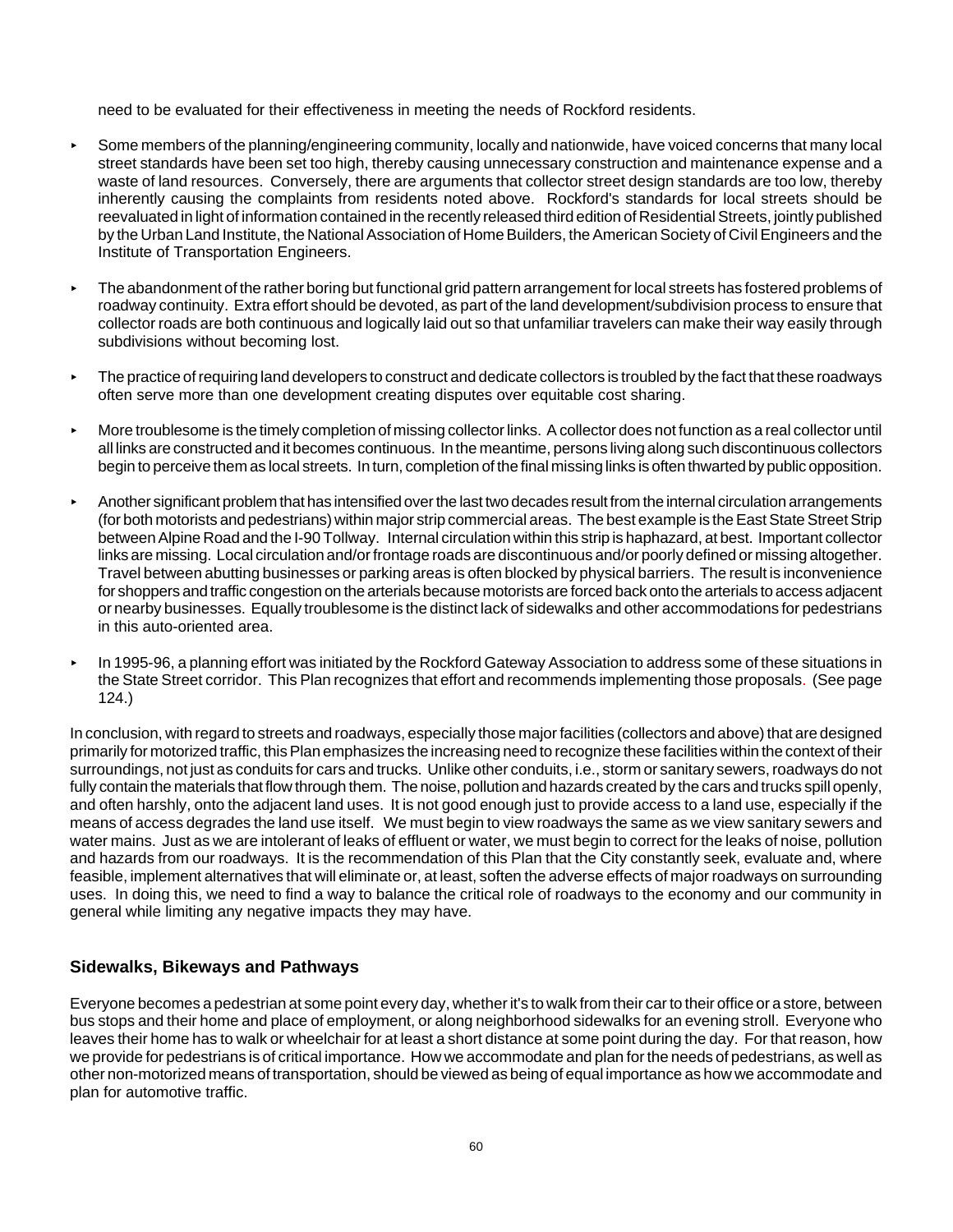The goal of this portion of the Plan is to define ways in which Rockford can strive to make walking trips in Rockford accessible, convenient, safe and enjoyable. Basic policies to be followed include:

- **Providing a physical environment that encourages walking and that through its location, design and maintenance provides** convenient, accessible, safe and enjoyable pedestrian travel. This physical environment should take into account how the land use pattern, street pattern and site design impact pedestrian travel.
- **Developing and implementing in conjunction with the Rockford Park District and the Rockford School District education** programs that improve pedestrian safety and promote awareness of pedestrian transportation issues and the benefits of walking.
- **Encouraging the perception of streets as community space, not just the domain of motorized vehicles.**
- **Encouraging good design to enhance the feel and look of the pedestrian environment. The pedestrian environment** includes open spaces such as plazas and courtyards, as well as the building facades that give shape to the street. Amenities such as street furniture, banners, art, plantings and special paving, along with historical elements and cultural references, should promote a sense of place.
- < Enforcing laws and regulations guiding the interaction between pedestrians and motorists. This could extend to installing



cameras at problem intersections to catch drivers running red lights or committing other infractions that endanger pedestrians.

To accomplish all of the above, this Plan endorses and encourages pedestrian and non-motorized means of transportation and the continued development and expansion of the City's system of sidewalks, bikeways and pathways. This pedestrian system has great value. It reduces trip demand on our highway and bus systems. It provides a means of wholesome exercise for the general citizenry. It has significant recreational/leisure value. It provides a means of safe transportation for children and adults alike who are disenfranchised from the automobile-oriented system. It is pollution-free. It contributes to overall aesthetics,

appearance and livability of the community. This Plan endorses the sidewalk, bikeway and pathway plans and recommendations of the RATS Long-Range Plan. It also endorses taking the following concrete steps to ensure the presence of a complete pedestrian system:

- ► Severely limiting waivers for sidewalk construction in the development process to extreme cases only, such as a small cul-de-sac with just three houses on it.
- $\triangleright$  Completing a comprehensive survey of the City's sidewalk system to determine where the gaps are as a preliminary step to preparing a CIP for sidewalks. Initial attention should be paid to arterial and collector level streets ; to public streets in the areas surrounding public and private schools; and to enable people who ride the bus to get to their bus stop safely. Once, the survey is complete, missing sidewalk segments should be prioritized according to these three objectives, and added to the CIP bond program.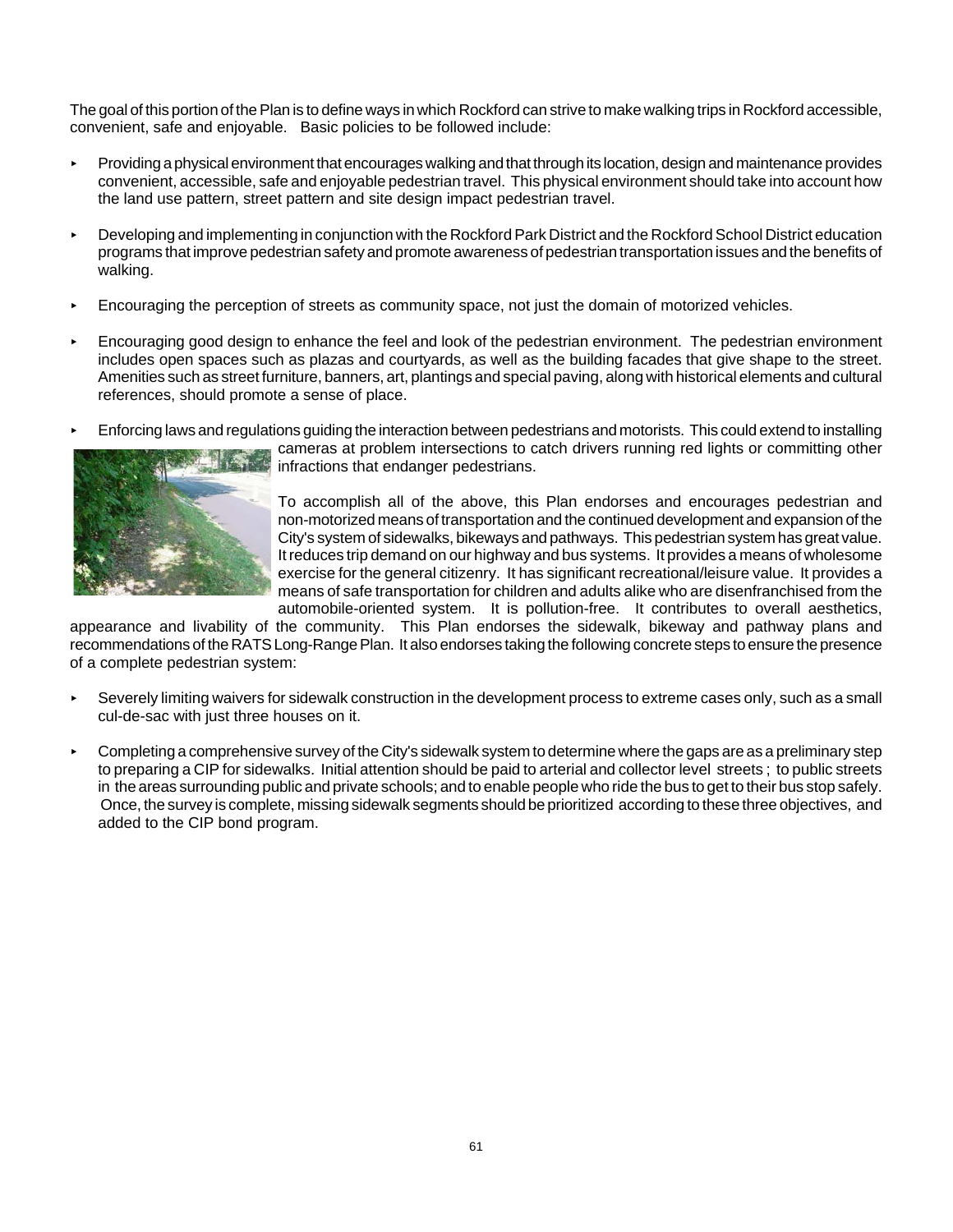| MAP# | <b>LOCATION</b>                                                                                                                                                                                                                                                                                                                                                                                                                                                                                                |  |  |  |
|------|----------------------------------------------------------------------------------------------------------------------------------------------------------------------------------------------------------------------------------------------------------------------------------------------------------------------------------------------------------------------------------------------------------------------------------------------------------------------------------------------------------------|--|--|--|
|      | <b>Existing Pathways</b>                                                                                                                                                                                                                                                                                                                                                                                                                                                                                       |  |  |  |
|      | 6 Along the west bank of the Rock River from Harlem Road to West Riverside Boulevard, then across the bridge to<br>Martin Park in Loves Park<br>8, 10, 11, 20 Along North Perryville Road from East Riverside Boulevard to Colosseum Drive, then west to the Perryville Path<br>loop                                                                                                                                                                                                                           |  |  |  |
|      | 11 Along Reidfarm Road from Spring Creek Road to Sentinel Road                                                                                                                                                                                                                                                                                                                                                                                                                                                 |  |  |  |
|      | 13, 14, 18 Bicentennial Recreation Path along the east side of the Rock River from the YMCA into Loves Park<br>14, 15 Mel Anderson Recreation Path from Safford Road to Talcott-Page Memorial Park, traversing Searls Memorial Park<br>and the Kent Creek floodway                                                                                                                                                                                                                                             |  |  |  |
|      | 17A/18A Along the west bank of the Rock River from Davis Park to Jefferson Street, then under the Jefferson Street bridge<br>to the Riverview Ice House<br>20 Perryville Path loop south to Guilford Road, just west of the Rockford Museum Center, with extension south to                                                                                                                                                                                                                                    |  |  |  |
|      | Garrett Lane, then east along Garrett Lane to the west side of Perryville Road, then south along Perryville Road to<br><b>Argus Drive</b><br>22, 23 Along the south side of Charles Street from Forest View Avenue to Bluebell Trail<br>41,42 Pecatonica Prairie Path west from Meridian Road                                                                                                                                                                                                                  |  |  |  |
|      | <b>Proposed Pathways</b>                                                                                                                                                                                                                                                                                                                                                                                                                                                                                       |  |  |  |
|      |                                                                                                                                                                                                                                                                                                                                                                                                                                                                                                                |  |  |  |
|      | 4 Parallel the proposed collector street connecting Porter and Clikeman Roads<br>4, 15 Extend the Mel Anderson Recreation Path westward from Safford Road to Meridian Road, traversing Lockwood<br>Park and Anna Page Conservation Forest                                                                                                                                                                                                                                                                      |  |  |  |
|      | 4 Construct path within Anna Page Conservation Forest to connect the two preceding pathways                                                                                                                                                                                                                                                                                                                                                                                                                    |  |  |  |
|      | 6 From Boylan High School to the existing pathway along the Rock River, traversing the rear portion of the Singer<br>Mental Health and Development Center property and the River Bluff Nursing Home property<br>6 Along Bauer Parkway from North Main Street east to Northrock Drive                                                                                                                                                                                                                           |  |  |  |
|      | 6 On the west side of the Rock River from Halsted Road to West Riverside Boulevard                                                                                                                                                                                                                                                                                                                                                                                                                             |  |  |  |
|      | 6, 13, 14 Connect the Mel Anderson Recreation Path to the Rock River Path, following railroad right-of-way to West<br><b>Riverside</b><br><b>Boulevard</b>                                                                                                                                                                                                                                                                                                                                                     |  |  |  |
|      | 9, 10, 21 In the ComEd right-of-way just west of Paulson Road from East Riverside Boulevard to East State Street<br>10 From North Perryville Road east along Rote Road extended to North Bell School Road, then southwest to Guilford<br>Road midway between Perryville and Bell School Roads                                                                                                                                                                                                                  |  |  |  |
|      | 12, 13 Along Spring Creek Road from the Rock River to Spring Brook Road<br>14 Extend the Mel Anderson Recreation Path south from Talcott-Page Memorial Park to the Union Pacific RR<br>14 Bisect Summerdale Park                                                                                                                                                                                                                                                                                               |  |  |  |
|      | 16 Along West State Street from Laclede Avenue across Meridian Road                                                                                                                                                                                                                                                                                                                                                                                                                                            |  |  |  |
|      | 16 Along South Memorial Avenue from Claremont Street to the south end of Memorial Avenue, then across Ingersoll<br>Memorial Park and Golf Course to Dennis School<br>16 Connect pathways along Cunningham Road and West State Street via Park-Er-Woods Park                                                                                                                                                                                                                                                    |  |  |  |
|      | 16, 17 Along South Pierpont Avenue from Cunningham Road to Levings Park, south to Montague Road, east across the                                                                                                                                                                                                                                                                                                                                                                                               |  |  |  |
|      | north side of Klehm Arboretum to South Main Street, south to West Harrison Avenue, east to the Rock River<br>16, 17, I-8, I-9 Along West State Street from Meridian Road to Kent Creek<br>16-18, 22-24 Along railroad right-of-way north of Cunningham Road from Meridian Road to South Mulford Road<br>17, 18 Extensions from the preceding path south to Levings Park; south to Tinker Street; south to Morgan Street, then<br>across to the east side of the Rock River, with extension into Blackhawk Park |  |  |  |
|      | 18, 25, 28, 34 Along the east side of the Rock River, from the Union Pacific RR south to the Kishwaukee River<br>19 From Hunter Avenue just north of Charles Street through Twin Sisters Park to Dahlquist Park                                                                                                                                                                                                                                                                                                |  |  |  |
|      | 19 From the east end of 9th Avenue at East High School across Charles Street and north to Wind Point Drive<br>19, 20 From the west end of Strathmoor Drive, west across the Rockford College campus into Aldeen Park<br>19, 20 From South Alpine Road through Alpine Park east to the east side of the Gregory School site                                                                                                                                                                                     |  |  |  |
|      | 19, 23 Extension from the preceding pathway south through Alpine Park to Forest View Avenue                                                                                                                                                                                                                                                                                                                                                                                                                    |  |  |  |
|      | 21 Along North Perryville Road from Garrett Lane to Argus Drive, then east to Bell School Road, then south to Walton<br>Street, then east along East State Street to Lyford Road<br>22 South side of Charles Street from Bluebell Trail east to Rockford's Planning Area limit                                                                                                                                                                                                                                 |  |  |  |
|      | 29, 33, 38 From Riverdahl School south along the railroad right-of-way to Kilbuck Forest Preserve<br>32, 33, 34 Along the north bank of the Kishwaukee River from the Rock River to I-39                                                                                                                                                                                                                                                                                                                       |  |  |  |
|      |                                                                                                                                                                                                                                                                                                                                                                                                                                                                                                                |  |  |  |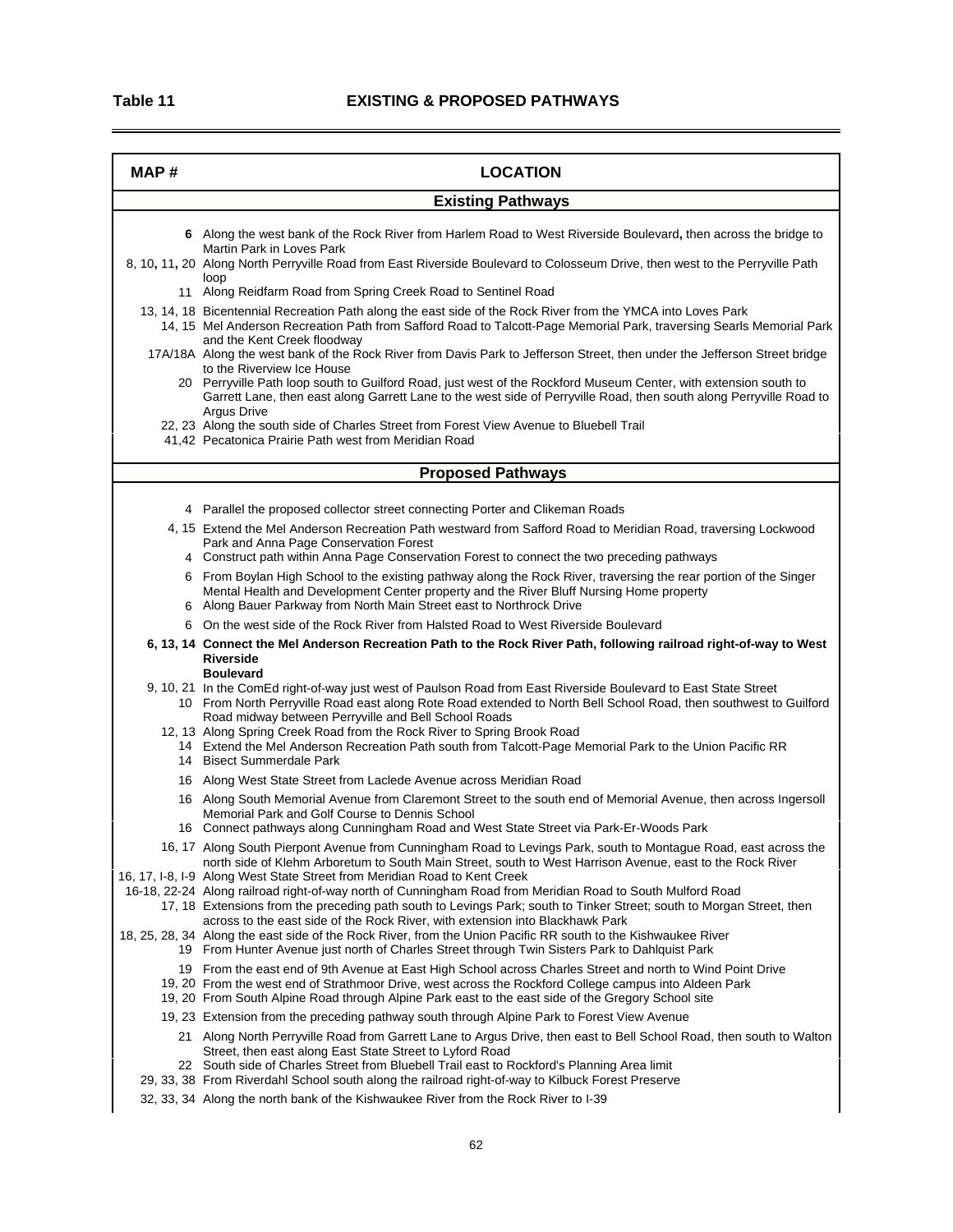- < Consider reconstructing or constructing sidewalks at the same time the adjacent street is rebuilt or resurfaced, especially when the sidewalk would be beneficial to meeting these three objectives.
- Reevaluate how the City's  $50/50$  Program works.

In addition to streets and roads, the 2020 Plan map shows an extensive system of existing and proposed pathways. (See listing in Table 11.) These are all termed Class I facilities, i.e., pathways where the facilities are completely separated from motor vehicle traffic lanes. They are designed for the exclusive use of bicycles and pedestrians with as little crossflow with motorized traffic as possible. These Class I pathways represent the greatest difference between this plan map and the original Year 2000 Plan map. When the Year 2000 Plan was adopted in 1980, the only existing pathway was the Bicentennial Recreation Path along the east bank of the Rock River just north of downtown and the Pecatonica Prairie Path. Since then, eight additional pathways have been constructed.

Bicycle system planning has been a part of the Rockford Area Transportation Study for the past 20+ years. The Rockford area has chosen the "separate pathway" system of providing for mixed bicycle/pedestrian/rollerblade traffic with, when the Plan is fully implemented, paved trails that will 1) parallel the Rock River north and south; 2) radiate from the downtown in several directions; 3) form a grid to connect with other trails; and 4) link with the Grand Illinois Trail System. (The design of these trails is regulated by the state and federal governments and must meet strict standards because they are often constructed using state and federal funds.) These trails would be supplemented by the local residential street system to provide a high level of service overall. The overall system, however, is only about 20% complete, with some portions of the community having excellent access to major trail segments and other parts of the community having no safe access except by automobile.

Because the Rockford area chose the separate pathway system, however, the arterial street system is not designed to safely accommodate bicycle traffic. The higher the traffic volume and traffic speed, the more difficult it is for bicyclists to safely use the arterial system because there are no bike lanes or extra-wide lane widths to accommodate cyclists on the arterial system. The same is generally true of the collector street system, with a few exceptions such as Spring Brook Road which has paved shoulders and no parking or passing.

The City of Rockford and the Rockford Area Transportation Study have incorporated pathway planning into corridor planning and brownfield redevelopment planning. Both the West State Street Corridor Study and the South Main Street Corridor Study have included separate pathways in their proposed designs. The Concept Plan for Barber Colman Village includes a pathway along the Rock River and Kent Creek, linking with the proposed Davis-Pec Path. Although these pathways are several years from being completed, our Pathway Plan did result in the pathway connection on Bauer Parkway, including the bridge across the Rock River.

The 2020 Plan identifies both the existing and proposed pathways which together comprise the Pathway Plan for the City of Rockford. The Rockford Area Transportation Study includes a much larger area and extends this pathway plan to surrounding areas.

The *key performance measures* for these non-motorized transportation facilities are as follows:

- $\triangleright$  Sidewalk miles, bikeway miles, and pathway miles
- < Arterial Street sidewalk miles, Arterial Streets without sidewalk (miles)
- < Collector Level street sidewalk miles, Collector Level Street without sidewalk (miles)
- **Local Street sidewalk miles, Local Streets without sidewalk (miles)**

#### **Public Mass Transportation**

Public mass transportation is provided in the City of Rockford and vicinity by the Rockford Mass Transit District (RMTD). By its mission statement, "RMTD is dedicated to providing safe, efficient, affordable, dependable and accessible transportation to the people of Rockford and the surrounding area."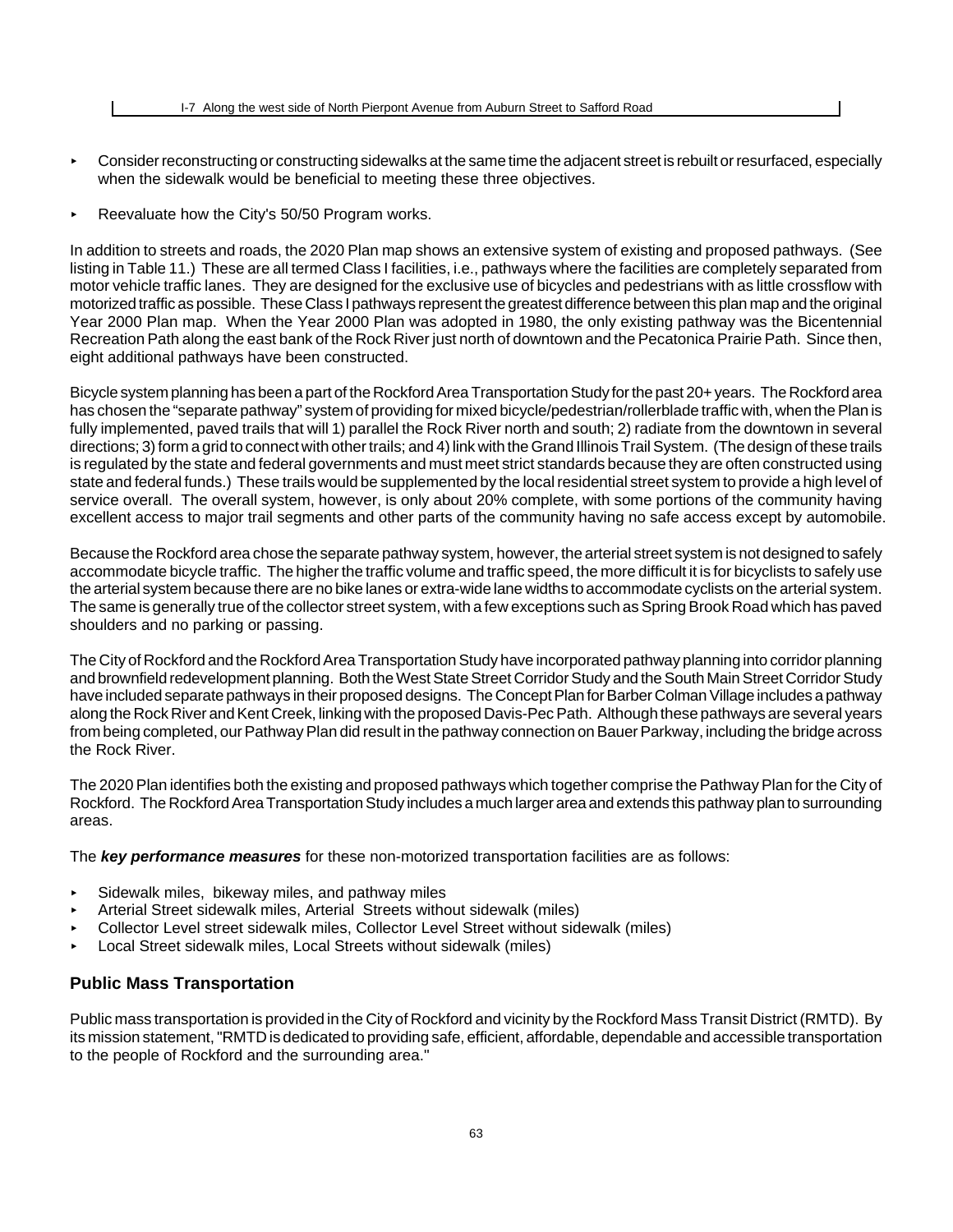RMTD has been in operation since the early 1970s under a charter granted in accordance with the laws of the State of Illinois. It is governed by a three-member Board of Trustees appointed by the Mayor of Rockford.

Currently, RMTD maintains a fleet of 35-40 full-sized buses, 27 of which are in operation during peak hour over a regularly scheduled fixed route system extending throughout Rockford and surrounding areas. This includes contractual service to Loves Park and Machesney Park. Service extends north to West Lane Road, east as far as Showplace 16, south as far as Jefferson High School and the Greater Rockford Airport, and west as far as Farm & Fleet. RMTD also operates a fleet of 15-25 smaller paratransit vehicles,



using them to provide demand/response, door-to-door or curb-to-curb service for people with disabilities. All told, RMTD provides over 1.5 million passenger trips annually with a staff of 107 employees, 54 of whom operate fixed-route buses.

RMTD implemented a new route system in March of 2004. Standard-fixed route service (Monday through Friday) runs from 5:15 AM through 6:45 PM on 15 routes throughout the Rockford area. During that time, the buses do not exceed one-hour headways (the time between buses at the same spot on a route). During morning and evening peak ridership times, headways are reduced to a half hour on many routes. By contractual agreement, RMTD operates three standard routes through Loves Park and Machesney Park., two of which continue into Rockford .

Of the 15 total routes, 12 operate from the downtown transfer center while 3 serve outlying areas and do not come to downtown Rockford. These three "external routes" serve the following areas:

- ▶ The State Street Circulator covers East State from K-Mart to Showplace 16;
- < The Alpine Crosstown covers Alpine Road from IL-173 (West Lane Road) to RVC-Jefferson High School (Samuelson Road); and
- < The Loves Park Route travels North Second Street and surrounding neighborhoods from Landstrom Road to IL-173.

This new route system offers several points where two or more routes connect in outlying areas while still retaining the radial pulse system from the downtown transfer center.

Transit service is irreplaceable for the area's transit dependant population, i.e., the financially poor, elderly citizens, citizens with disabilities, those too young to have a drivers licence, people who have lost their drivers license, and countless others who are disenfranchised from the auto-oriented system because they cannot drive, cannot safely drive, do not like to drive or do not have access to an automobile. Disruption of public transit service would create tremendous hardship for these individuals and would result in loss of jobs, health care and other rippling effects throughout the community. Continuation of reliable, safe public transit is extremely important to the overall welfare of the community.

Recent modifications of welfare law have made mass transit even more important. Welfare reductions forced hundreds of people to seek independent means of support. Most were transit dependent when they were on welfare. The automobile-oriented transportation system was beyond their means or abilities. As they left welfare and began to acquire gainful employment, they became even more dependent on public transit for access to jobs.

The recent major changes to the RMTD route structure were made after an intensive review by a consultant and with the needs of the transit-dependent population in mind. The performance of the new route system should be closely monitored and evaluated. Other possibilities and/or needs for service expansion are likely to develop as the community grows and changes. Although some items are more important than others, implementation should proceed where opportunities arise or where public and financial support can best be rallied.

As with all public services the primary obstacle to such expansions is funding. RMTD should be constantly on the look out for additional revenue sources. Further, this Plan recommends that the City of Rockford continue to be as financially-supportive of public transit to the fullest extent possible. To the extent that funding support can be obtained sufficient for sustained implementation, this Plan recommends the following:

< *New Route System*. The performance of the expanded route system should be closely monitored and evaluated for possible adjustments. This expanded system should be considered a major step forward in serving the transit-dependent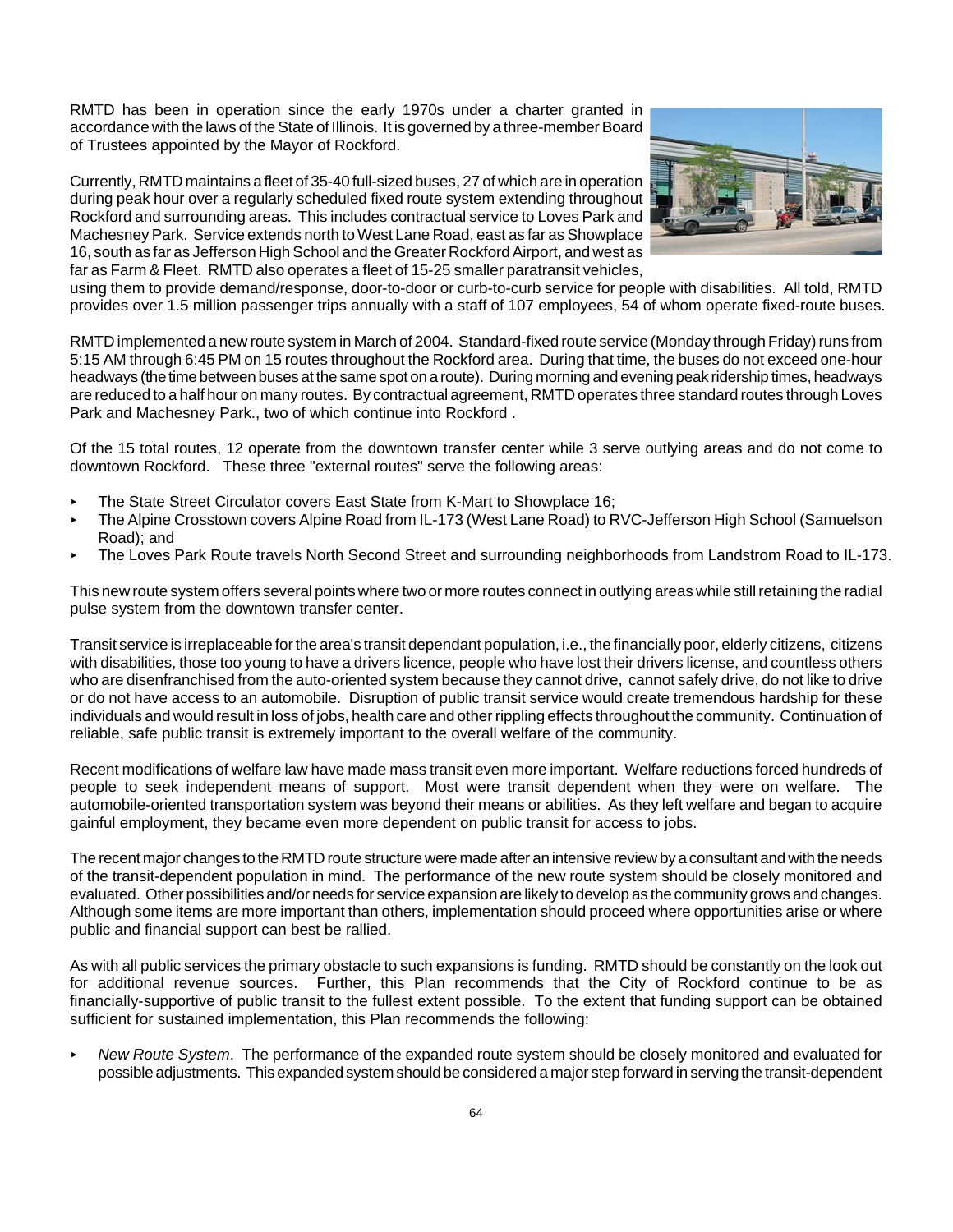#### population.

- **Night Service. Night service is essential to aiding people as they become part of the work force. Second or third shift** hours often represent the primary opportunities for new jobs. RMTD started limited night service in January 2001, but expansion to this beyond 11:45 may still be needed and should be explored.
- < *Day Care Facility*. A serious obstacle for parents who are seeking jobs is finding competent and conveniently located care for their children or other dependents. The situation is even more difficult for those who are transit dependent. With the current 30-60 minutes bus headways, taking a young child to a care facility by bus requires that the person get off the bus, drop off the child and then wait 30-60 minutes for the next bus. On return, they encounter another 30-60 minute wait. To remedy this situation, RMTD has proposed construction of a care facility in close proximity to the downtown transfer center. All buses lay over at the transfer center for 5-10 minutes. With this arrangement, parents will be able to drop off their children and return to the bus without having to wait for the next bus run.
- < *Classroom/Training Facility*. While there is no shortage of classroom or training facilities in the Urban Area, there is a distinct lack of such facilities in close proximity to the most transit-accessible point in Rockford, the Downtown Transfer Center. RMTD, in cooperation with several of the area's social service agencies, proposes to construct a small classroom/training room/meeting facility adjacent to the Transfer Center. The current proposal is for the training facility to share the same building with the Day Care Facility, proposed above.
- < *Shorter Headways*. For all bus patrons, whether they be regular frequent riders or just occasional users, a long wait time at the bus stop is a serious inconvenience - more so in winter or during other periods of inclement weather. Miss a bus by 30 seconds. . . and the bus patron has a minimum of a half-hour wait for the next bus, often an hour wait, and sometimes longer. For the transit patron whose personal schedule does not coincide with the bus schedule, the current bus headways can necessitate arriving at a destination a half-hour or more earlier than desired, returning a half-hour or more later, or both. Making multi-stop trips by bus can be extremely time consuming. To the extent possible, RMTD should strive to reduce bus headway times.
- < *Link to Chicago/Metra*. Community interest in establishing a commuter rail link between the Rockford Urban Area and the Chicago Urban Area has been rekindled in recent months. RMTD's role in such a link is uncertain at this time but could range from a highly active leadership role to one of simply providing bus links to the rail terminals. RMTD has been engaged in preliminary discussions with Chicago's Metra and should continue exploring options and feasibilities.
- < *Regional Maintenance Center*. At the request and with financial assistance from IDOT, RMTD has initiated a paratransit vehicle regional maintenance program for all agencies operating publicly-provided paratransit vehicles in northwestern Illinois. This program was conceived because competent cost-effective maintenance services for these unique and, sometimes, difficult to repair vehicles, was hard to find. In assuming this role, RMTD adds to its capabilities of maintaining its own vehicles, and helps reduce overall paratransit costs statewide. By making paratransit maintenance more efficient, RMTD helps to extend the State's limited paratransit funding resources - resources that RMTD taps on a regular basis for operating and capital equipment assistance. RMTD should continue, periodically evaluate, and appropriately nurture this new program to ensure cost-effective vehicle maintenance and operation, and maximum vehicle life.

### **Public Transit and Congestion Management**

The term "Congestion Management" has a specific meaning defined by ederal law. Coined first in the Intermodal Surface Transportation Efficiency Act (ISTEA) and reinforced by the successor to ISTEA, the Transportation Equity Act for the 21st Century, TEA-21, Congestion Management refers to planning processes, progams, and specific measures which, when taken together as a system, are applied to the problems of measuring, monitoring, and reducing or minimizing motor vehicle congestion on our roads and highways.

To qualify for federal funding assistance for transportation improvements, the states and large communities such as the Rockford Metro Area, must have a Congestion Management System (CMS) developed in accordance with Federal guidance and included and approved by the Federally-required Metropolitan Planning Organization (MPO), which in this area is the Rockford Area Transportation Study (RATS).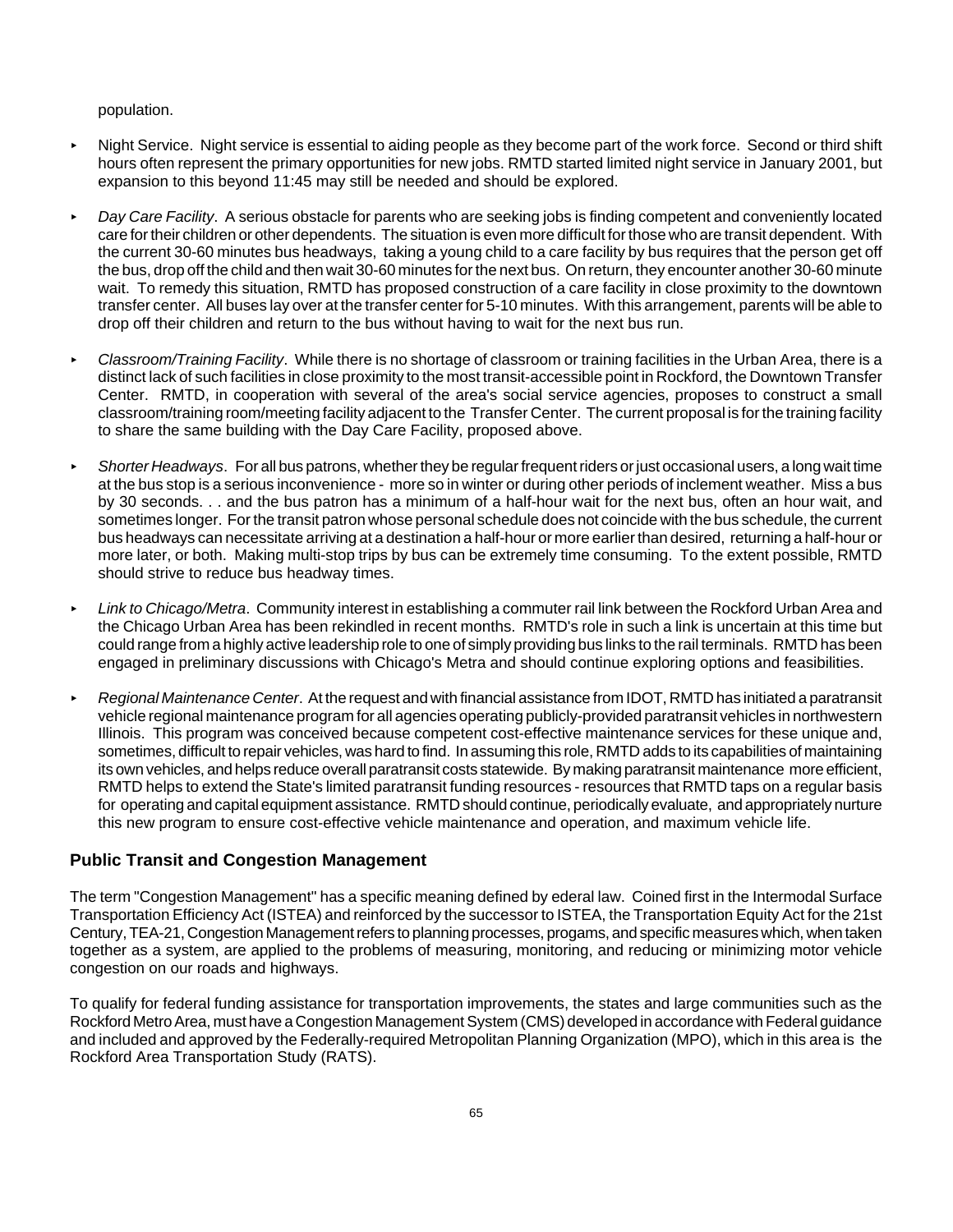A CMS has been developed and approved by RATS and was recently reinforced in the RATS Long-Range Transportation Plan. The 2020 Plan supports the activities and strategies recommended by RATS to monitor and manage vehicular congestion. Among the strategies identified as related to public transit, that this Plan supports are the following:

- < By-pass ramps and turnouts for bus stop/passenger boardings and deboardings to improve traffic at bus stops and increase safety for drivers and passengers.
- < Vehicle upgrades that would take advantage of technological advances and improvements such as GPS and bus surveillance systems.
- < Vehicle Management Systems to strengthen RMTD's already strong maintenance program.
- Park and Ride Lots may become important as RMTD expands its service to outlying communities.
- < Signal preemption would give buses the ability to override signal timing (extending green time) which can be helpful in heavy traffic corridors where maintaining time points is difficult. In corridors without bus turnouts, signal preemption could also decrease congestion by allowing buses to flow more freely and not block traffic. The City should explore this concept wherever major signal upgrades are considered.

#### The *key performance measures for mass transit* are as follows:

- $\triangleright$  Route miles: system, annual, weekly
- Passenger miles: annual, daily
- **Passengers: daily, annual**
- < Fairbox Revenues: daily, annual
- Fairbox revenues as a percentage of operating expences: annual
- The key performance measures for individual routes are similar:
- $\triangleright$  Route miles: daily, weekly, annual
- Passenger miles: daily, weekly, annually
- Passengers: daily , weekly annual
- Farebox revenues: daily., weekly, annual
- $\triangleright$  Farebox revenues as a percentage of operatin expenses: daily, weekly, annually

### **Greater Rockford Airport**

As the 23th busiest airport in the country for freight traffic, the Greater Rockford Airport (GRA) clearly plays a key role in the community's economy. What that role should be in the future is being determined now as the City works to find ways to expand the Airport's role into the realm of passenger service. The GRA has the capability of boarding almost a million passengers a year, with a modern terminal facility, ample parking and a highway system that serves the Airport. After several years of marketing efforts, GRA now has non-stop service to Orlando and Las Vegas. Efforts are being made to expand service beyond this foundation.

The City of Rockford, in conjunction with the four other jurisdictions who appoint members to the GRA Authority's Board, the Chamber of Commerce and members of the local business community, need to continue to work together to raise the profile of the GRA in Washington, in Springfield and in the corporate offices of airlines throughout the country. It is only through such concerted efforts that we will draw additional passenger service back to the GRA. At the same time, we must not lose sight of the critical role that freight plays at the Airport, and in Rockford's economy. We need to continue to evaluate how we can capitalize on the location and infrastructure already in place to build on the freight traffic already going through GRA. With continuing congestion problems at Chicago's O'Hare Airport, the GRA has great potential to



continue to grow as the freight logistics hub of the Midwest. To accomplish this, we need to determine what we and/or the GRA can do to strengthen the Airport's position as a freight terminal.

And finally, we need to investigate the possibilities of converting the airport into a "travelport" — a transportation hub where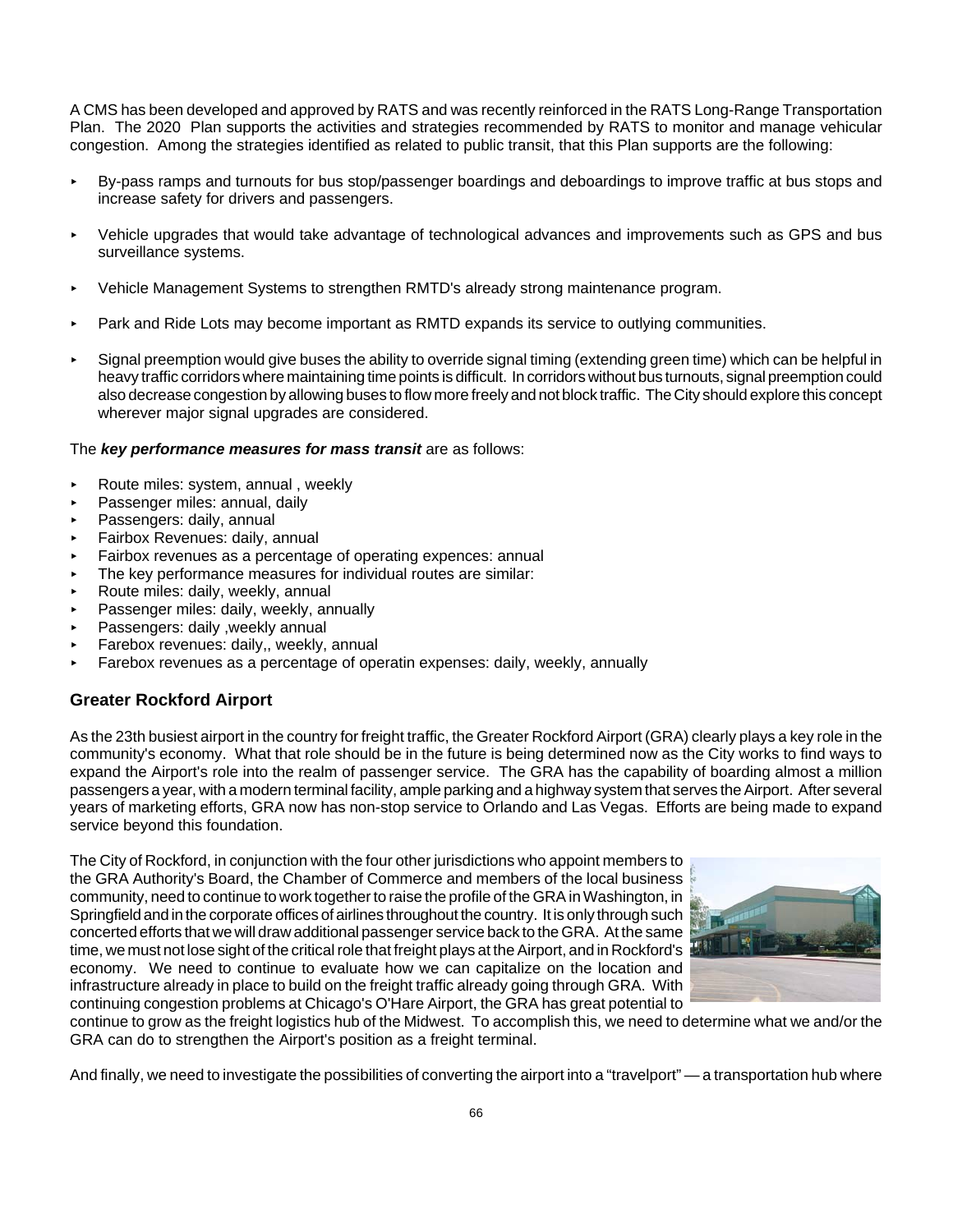travelers can choose from a variety of transportation modes — air, rail or automotive. As a component of this, the high speed rail service between Rockford's Airport and O'Hare should be reevaluated if and when discussions concerning capacity at O'Hare and a Third Chicago Airport become major discussions again.

# **Passenger Rail Service**

Rockford's last regularly scheduled passenger rail service, Amtrak, ended operations here over 20 years ago. Several attempts have been made since then to reintroduce passenger service to Rockford, none of them successful. In the last few years, these efforts have gained momentum as efforts have been made to convince METRA to expand its commuter service to Rockford while at the same time exploring the possibilities of bringing high speed rail service to the community. Either approach will enable us not only to provide a convenient way to travel to and from Chicago, but will also allow us to market Rockford to existing and potential employers and employees in a way that we have not been able to in the past. Because of this, efforts to bring either METRA or some other form of passenger rail service to Rockford need to continue unabated until we succeed in bringing service here. A feasibility study funded through RATS will soon be underway.

When rail service does return to Rockford, we must be sure to plan how it will enter and traverse the community so that we don't create new problems as we solve an old one. This means careful planning along the corridor the service will take and, most importantly, of any new stations that may be created. Properly planned, such stations can play an important economic development role for the area that surrounds them; improperly planned, they can cause severe problems for the adjacent area.

# **Rail Freight Service**

Four rail companies currently provide rail service to and through Rockford. These are the Canadian National with its through line from Chicago to Omaha and industrial spurs; the Union Pacific line, Chicago to Rockford with a spur to Loves Park; Illinois RailNet, a short-line from Rockford to Rochelle; and the Iowa, Chicago and Eastern operating between Janesville and its east west main line in Davis Junction sharing the Illinois RailNet bridge over the Rock River and trackage to Davis Junction.

The recently completed Railroad Consolidation Study performed by Wilbur Smith and Associates for the City of Rockford identifies ways to free-up rail corridors , rail yards and bridges over the Rock River for other land uses through rail consolidation. If the City is successful in implementing the recommendations of this study, there will be two railroad bridges, a five-mile long rail corridor and two rail yards near downtown available for redevelopment. The City Council has approved the Rail Consolidation Study, and the recommendations of this study are included in this plan as Appendix D .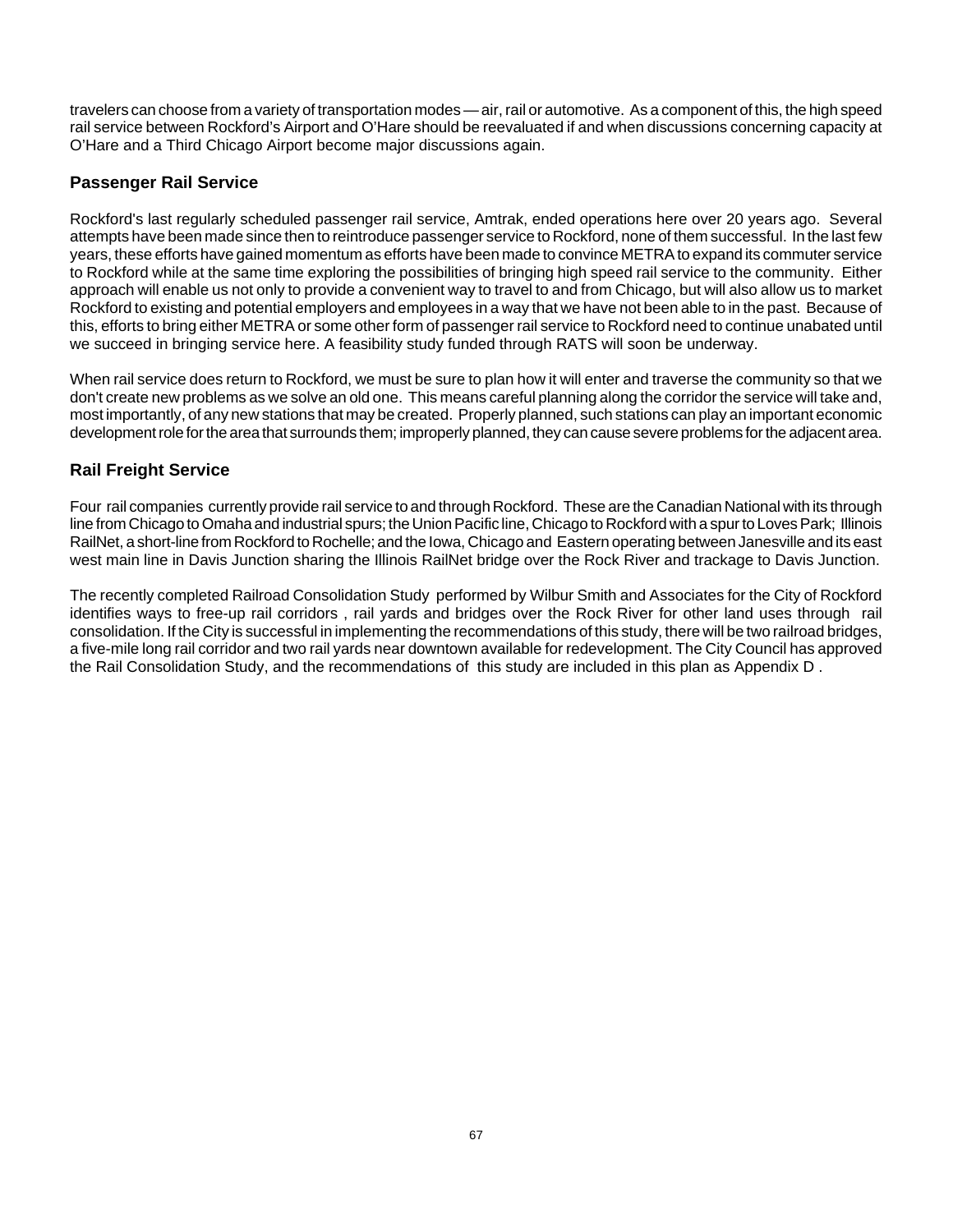| <b>Transportation Implementation Matrix</b>                                                                          |                                                                                                                              |                                                                                                                                                                        |                                            |                    |  |
|----------------------------------------------------------------------------------------------------------------------|------------------------------------------------------------------------------------------------------------------------------|------------------------------------------------------------------------------------------------------------------------------------------------------------------------|--------------------------------------------|--------------------|--|
| Goal                                                                                                                 | <b>Objective</b>                                                                                                             | <b>Action</b>                                                                                                                                                          | Who                                        | When               |  |
| Provide both motorized and<br>non-motorized travel                                                                   | Paved roadways including<br>freeways, arterials,<br>collectors and local streets                                             | Construct the interchanges, arterial roadways and,<br>where appropriate, collector streets listed in the<br>draft plan. Work with developers to ensure                 | <b>Public Works</b>                        | Ongoing            |  |
|                                                                                                                      | Maintain Sidewalks,<br>bikeways and pathways                                                                                 | construction of the local streets.                                                                                                                                     | <b>Public Works</b>                        | Ongoing            |  |
|                                                                                                                      | Mass transit services<br>including public transit<br>buses, public paratransit<br>buses, private buses and<br>taxi services. |                                                                                                                                                                        | <b>RMTD</b>                                | Ongoing            |  |
| Serve the needs of all those<br>who are disenfranchised<br>from, do not desire to use,<br>or are otherwise unable to | Mass transit services<br>including public transit<br>buses, public paratransit<br>buses, private buses and                   | Continue existing mass transit services and, to the<br>extent feasible, expand RMTD's services to<br>provide the best service possible to the citizens of<br>Rockford. | <b>RMTD</b>                                | Ongoing            |  |
| take full advantage of the<br>predominantly automobile-                                                              |                                                                                                                              | Continue exploring options in developing a<br>connection to Metra rail facilities.                                                                                     | <b>Public Works</b>                        | Ongoing            |  |
| oriented transportation<br>system that dominates our                                                                 |                                                                                                                              | Periodically assess the feasibility of extending<br>RMTD service to other communities.                                                                                 | <b>RMTD</b>                                | Ongoing            |  |
| community                                                                                                            |                                                                                                                              | Work to include by-pass ramps and turnouts for<br>bus stops in new road projects                                                                                       | <b>Public Works</b>                        | Ongoing            |  |
|                                                                                                                      |                                                                                                                              | Continue to work to increase passenger rail service Mayor's Office<br>to Rockford.                                                                                     |                                            | Ongoing            |  |
|                                                                                                                      | <b>Sidewalks</b>                                                                                                             | Limit waivers for sidewalks to extreme cases<br>Maintain                                                                                                               | <b>Public Works</b><br><b>Public Works</b> | Ongoing<br>Ongoing |  |
|                                                                                                                      | <b>Bikeways</b>                                                                                                              | Maintain<br>Monitor and Update Pathway Plan                                                                                                                            | <b>Public Works</b><br><b>RATS</b>         | Ongoing<br>Ongoing |  |
|                                                                                                                      | Pathways                                                                                                                     | Maintain                                                                                                                                                               | <b>Public Works</b>                        | Ongoing            |  |
|                                                                                                                      | Provide for recreational as<br>well as utilitarian needs                                                                     |                                                                                                                                                                        | Park District, Public Works                | Ongoing            |  |

٦